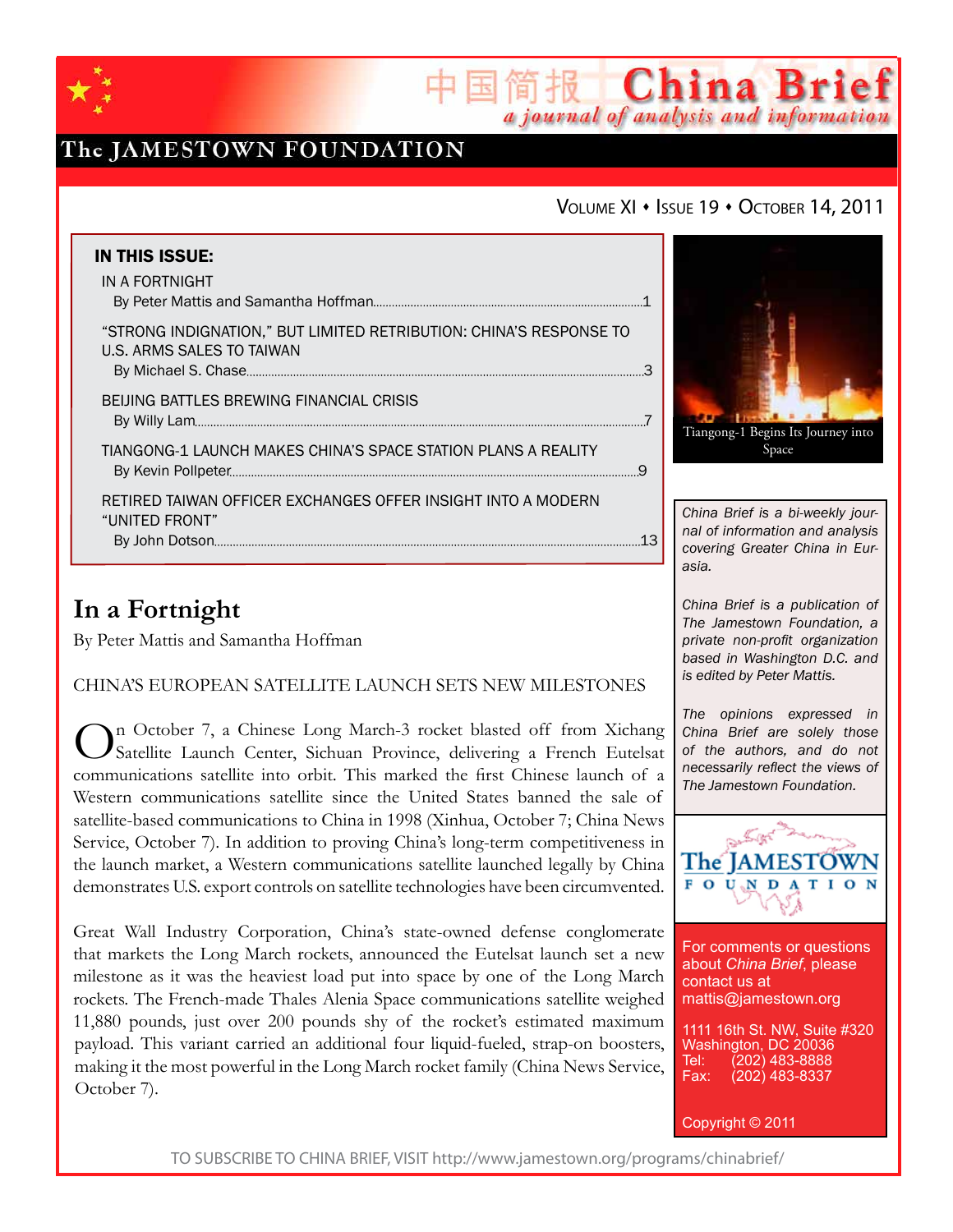The Eutelsat launch also demonstrated China's capability to meet market demands for greater payload capacity, and its ability to play a substantial future role in the global launch market. Long Lehao of the China Aerospace Science and Technology Corporation (CASTC) said this launch showed Chinese rockets are internationally competitive and provided practical data on ways to expand payload capacity (China News Service, October 7). Knowledge already enhanced the week before by the successful launch of the more than nine-ton Tiangong-1 Space Station ("Tiangong-1 Launch Makes China's Space Station Plans a Reality," China Brief, October 14). An engineer at the China Academy of Launch Vehicle Technology, Jie Jiang, noted potential customers were looking for heavier rockets capable of putting larger payloads in to space, due to the decreasing availability of satellite orbital positions (China News Service, October 7).

The U.S. ban on exporting communications satellite technology stems from legislation passed in 1998, it was the result of a series of China-related scandals in the midto late-1990s. The legislation defined U.S.-created satellite communications components as exports controlled under the International Traffic in Arms Regulations (ITAR). Detailed in the so-called Cox Committee investigation, Hughes Space and Communications International and Space Systems/Loral faced allegations stemming from their activities. Both companies appeared to have shared sensitive details about rockets and satellites after several Chinese satellite launch attempts ended in failure and caused losses for the U.S. companies who had made significant investments in the projects. Close military connections to CALVT and CASTC, as well as Great Wall, made Hughes and Loral's disclosures appear to be in violation of the U.S. ban on arms sales to China following the June 1989 Tiananmen Massacre. The ubiquitous use of U.S.-manufactured, hence controlled, satellite components meant a widespread commercial blackout involving European companies who were closely linked with U.S. contractors, a relationship which had developed during the Cold War.

Since that time, China has attempted to circumvent the U.S. controls, whether through illicit acquisition or diplomatic pressure on Europe to break with the United States over arms embargo ("The Evolution of Espionage: Beijing's Red Spider Web," *China Brief*, July 17, 2008; "A Prisoner's

### ChinaBrief ChinaBrief Volume XI + Issue 19 + October 14, 2011

Dilemma: The EU's China Arms Embargo," *China Brief*, June 23, 2004). The latest satellite launch demonstrates European companies have developed new components not based upon U.S. export-controlled technologies and not governed by ITAR. Thales Alenia Space has already signed contracts with China agreeing to launch at least two more communications satellites in the coming years (China News Service, October 7).

### South Africa Inks China Deals Amid Controversy over Dalai Lama's Cancelled Visit

On September 30<sup>th</sup>, President Hu Jintao met<br>
With South African Deputy President Kgalema Motlanthe in Beijing. The two sides highlighted the "Beijing Declaration" signed by Hu and South African President Jacob Zuma last August, and reiterated plans for improved relations by increased high-level exchanges, cooperation in international and regional affairs, expansion of bilateral trade, increased investment and promotion of cultural exchanges (Qiushi lilun wang, October 1). On the previous day, Motlanthe met with Xi Jinping and an agreement worth \$2.5 billion between the China Development Bank and the Development Bank of South Africa came for investment projects in South Africa was signed. Other cooperation documents were also signed, including a memorandum of understanding on "geology and mineral resources" (*People's Daily*, September 29; Reuters*,* September 29). Following the visit, the Dalai Lama cancelled a highly charged visit to South Africa to attend Archbishop Desmond Tutu's 80th birthday celebration (Reuters, October 4). The cancellation demonstrated, as South Africa's economic relations with China improve, Pretoria has been put in an increasingly difficult political position.

### Putin Visit to Beijing Makes Progress on Economic Tensions

**T** ussian Prime Minister Vladimir Putin travelled to **IN** Beijing to meet with President Hu Jintao and other Chinese leaders on October 11-12. The leaders discussed bilateral relations and issues of international and regional concern. During the visit, the two countries reportedly came closer to resolving price disagreements over the long debated gas pipeline from Russia to China, which could see up to 68 billion cubic meters (bcm)/per year of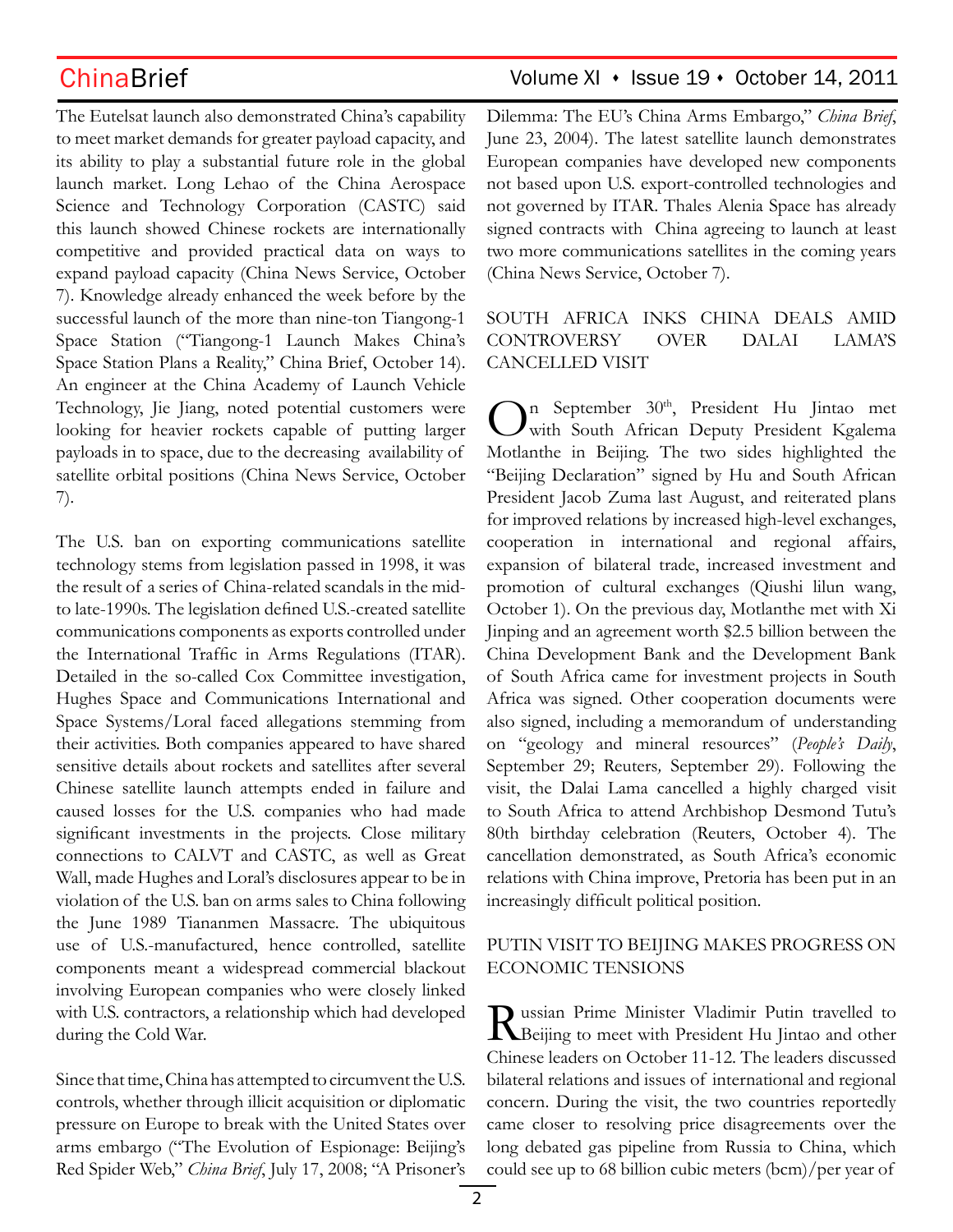gas exported to China (Bloomberg, October 11; Reuters, October 9). In a joint-interview with Xinhua and CCTV, Putin said that "bilateral economic and trade cooperation has reached unprecedented levels," he said that trade this year is expected to reach between \$70-80 billion, but by 2015 the figure should reach \$100 billion and by 2020, \$200 billion (Xinhua, October 12). However, these trade targets are ambitious, and the past has left such targets unmet ("Sino-Russian Relations: Renewal or Decay of a Strategic Partnership?" *China Brief*, September 30). The leaders also agreed to further strengthen areas of strategic cooperation including, energy, technology, aviation and aerospace (Xinhua, October 12). The visit however came just after Russia announced that for the previous year it had been holding a Chinese national on espionage charges related to Chinese attempts to illegally purchase documents related to a Russian S-300 anti-aircraft system (*Moscow Times*, October 6). This event suggests Sino-Russian ties continue to face difficulty despite the friendly rhetoric displayed during Putin's visit and the proclaimed Sino-Russian "comprehensive strategic cooperation and partnership" ("Sino-Russian Relations: Renewal or Decay of a Strategic Partnership?" *China Brief*, September 30).

### New Sino-Kazakh Pipeline Deal Signed

In September 26<sup>th</sup>, the China National Petroleum Corporation (CNPC) announced that it had signed an agreement KazMunaiGas (Kazakhstan) to build the Kazakhstan-China section of a new "Line C" gas pipeline. At the beginning of September, the Chinese and Kazakh governments had reached an agreement on the construction of the pipeline (CNPC.com.cn, September 8). "Line C" will form part of the Central Asia Gas Pipeline which was completed and first started transporting natural gas to China in December 2009/ January 2010. Earlier this year, CNPC signed similar agreements with Uzbekistan and Turkmenistan, where the pipeline also will run (*Silk Road Intelligencer*, September 9). Construction will begin in 2012 and the pipeline should be operational by January 2014. Line C will be approximately 1,150 miles and will transmit an additional 25 billion cubic meters (bcm) per years to China by 2015, meaning the Central Asian gas pipeline network will transport approximately 55-60bcm/year of natural gas to China by 2015 (*Silk Road Intelligencer,* September 9).

*Foundation. Samantha Hoffman is a Research Intern with*  China Brief.

\*\*\*

# **"Strong Indignation," but Limited Retribution: China's Response to U.S. Arms Sales to Taiwan**

By Michael S. Chase

n September 21, the Obama administration announced a long-awaited decision on arms sales to Taiwan. As was widely expected, Washington agreed to upgrade Taiwan's existing F-16A/B fighter aircraft rather than provide it with new F-16C/D fighters. The Defense Security Cooperation Agency (DSCA) indicated the retrofitting of the 145 F-16A/B aircraft, including associated equipment such as Active Electronically Scanned Array (AESA) radars, electronic warfare systems and communications upgrades as well as training and logistical support, would cost about \$5.3 billion (DSCA News Release, Transmittal No. 11-39, September 21). Although Washington did not agree to sell the 66 new F-16C/D fighters Taipei had requested, administration officials seemed to leave open the possibility that they could offer new aircraft to Taiwan at some point in the future (*Washington Post*, September 16). The decision may have been a reasonable approach under the circumstances, but it drew harsh criticism from some quarters in Washington, disappointed many in Taipei and angered Beijing—though China's reaction this time was weighted more toward rhetoric than retribution.

### Explaining China's Response

In anticipation of the arms sales decision, Chinese officials reiterated familiar warnings about the consequences for U.S.-China relations. In May, General Chen Bingde, Chief of the General Staff of the People's Liberation Army (PLA), indicated any U.S. arms sales to Taiwan would inevitably damage U.S.-China relations in general and military-to-military relations in particular. At the same time, however, General Chen appeared to suggest the disruption might be limited if the package did not include the items of greatest concern to Beijing—new

*Peter Mattis is Editor of* China Brief *at The Jamestown*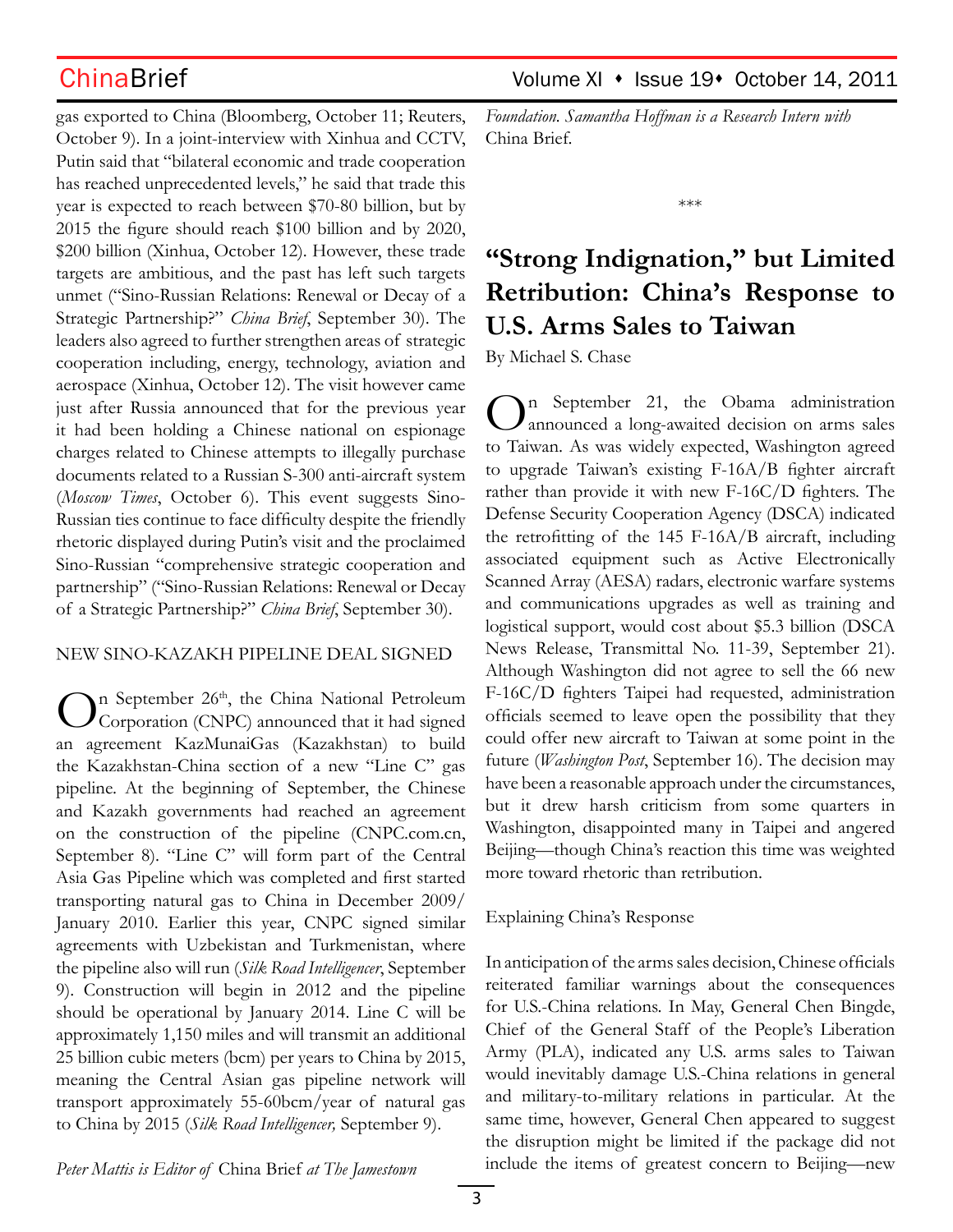ChinaBrief Volume XI · Issue 19 · October 14, 2011

F-16C/D fighters. "As to how bad the impact will be, it would depend on the nature of the weapons sold to Taiwan," Chen said (BBC, May 18). In mid-September, a week before the U.S. announcement, a pseudonymous opinion piece in the *People's Daily* declared the arms sales process "a political farce." Further, the article warned "Any weapons deal with Taiwan will be rude interference in China's internal affairs and will hurt the feelings of the Chinese nation and cause severe damage to China-U.S. relations" (*People's Daily*, September 13).

Predictably, once Washington announced its decision, Beijing voiced its "strong indignation and resolute opposition" to the U.S. arms sales to Taiwan (*Xinhua*, September 22). China's official news agency reported Chinese Vice Foreign Minister Zhang Zhijun summoned U.S. Ambassador to China, Gary Locke, to underscore China's displeasure. Zhang said "The new round of U.S. arms sales to Taiwan, no matter in what excuses and reasons, can not hide the intention of interfering in China's internal affairs and will send very wrong signals to the 'Taiwan independence' secessionist forces, and will severely disturb the momentum of peaceful development in cross-Strait relations" (Xinhua, September 22). Chinese media also reported Ambassador Zhang Yesui lodged a "strong protest" in Washington. In addition, Foreign Ministry spokesperson Ma Zhaoxu warned, "The erroneous practice of the U.S. will inevitably cause damage to China-US relations and bilateral exchanges and cooperation in the military, security and other fields, and the responsibility completely rests with the US side" (Ministry of Foreign Affairs, September 21).

Notwithstanding China's vehement rhetoric, Chinese security specialists predicted the administration's decision to upgrade Taiwan's F-16A/Bs would not result in a complete suspension of U.S.-China military exchanges, unlike when Beijing broke off military ties with the United States in January 2010 following the last major arms sales package (*New York Times,* September 22). "The arms sale will affect the bilateral relationship a little bit because China feels that they are not respected enough by the [United States]," said Chu Shulong, a professor at Tsinghua University's Institute of International Studies. Chu added that "it will have a minor influence, and won't have impact on the military ties, like last time. There won't be any direct effect on the Sino-U.S. relationship because of the arms sale this time"(*Washington Post*, September

### 22).

These predictions thus far appear to be accurate. Beijing's response reportedly has included postponement or cancellation of a few planned exchanges. Media reports indicate these include a U.S.-Chinese anti-piracy naval exercise, a visit to China by Admiral Robert Willard, Commander of US Pacific Command (PACOM) and a China trip by a military band (*Christian Science Monitor*, September 27). China's reaction has been relatively restrained, especially compared to the roughly 10-month suspension of U.S.-China military relations following the last major round of U.S. arms sales to Taiwan in January 2010—a \$6.4 billion package that included Patriot PAC-3 missile interceptors, Osprey-class mine-hunting ships, UH-60 utility helicopters and communications equipment. Moreover, in response to the January 2010 arms sales, Beijing also threatened to impose sanctions against U.S. companies and warned of broader consequences for bilateral relations (Ministry of Foreign Affairs, January 30, 2010).

China's reaction this time gives rise to a series of questions. First, why does Beijing react with such rhetorical vehemence to the arms sales? It seems it is not because of concerns that the arms sales will fundamentally change the military situation. Indeed, Chinese analysts suggest the latest arms sales will do little to alter a cross-Strait military balance that clearly is shifting China's way. Further, according to Li Xiaoning of Beijing University, the United States and Taiwan both know "it is impossible to rely on a few airplanes to change the balance of military strength across the Strait." Thus, the major concern Chinese scholars have articulated is that the arms sales represent strong U.S. political-military backing for Taiwan. As Li puts it, "the political significance of Taiwan's military procurement from the United States is much greater than the military significance, it is the hope of gaining U.S. support," (*Liberation Daily*, September 23).

Some Chinese scholars also express concern that arms sales to Taiwan are a reflection of U.S. strategic intentions toward China. For example, Sun Zhe of Tsinghua University suggests continued U.S. arms sales are intended at least in part to "play the 'arms sales card' to contain China's rise," (*Liberation Daily*, September 23). Similarly, Tao Wenzhao of the Chinese Academy of Social Sciences (CASS) suggests the arms sales reveal the "two-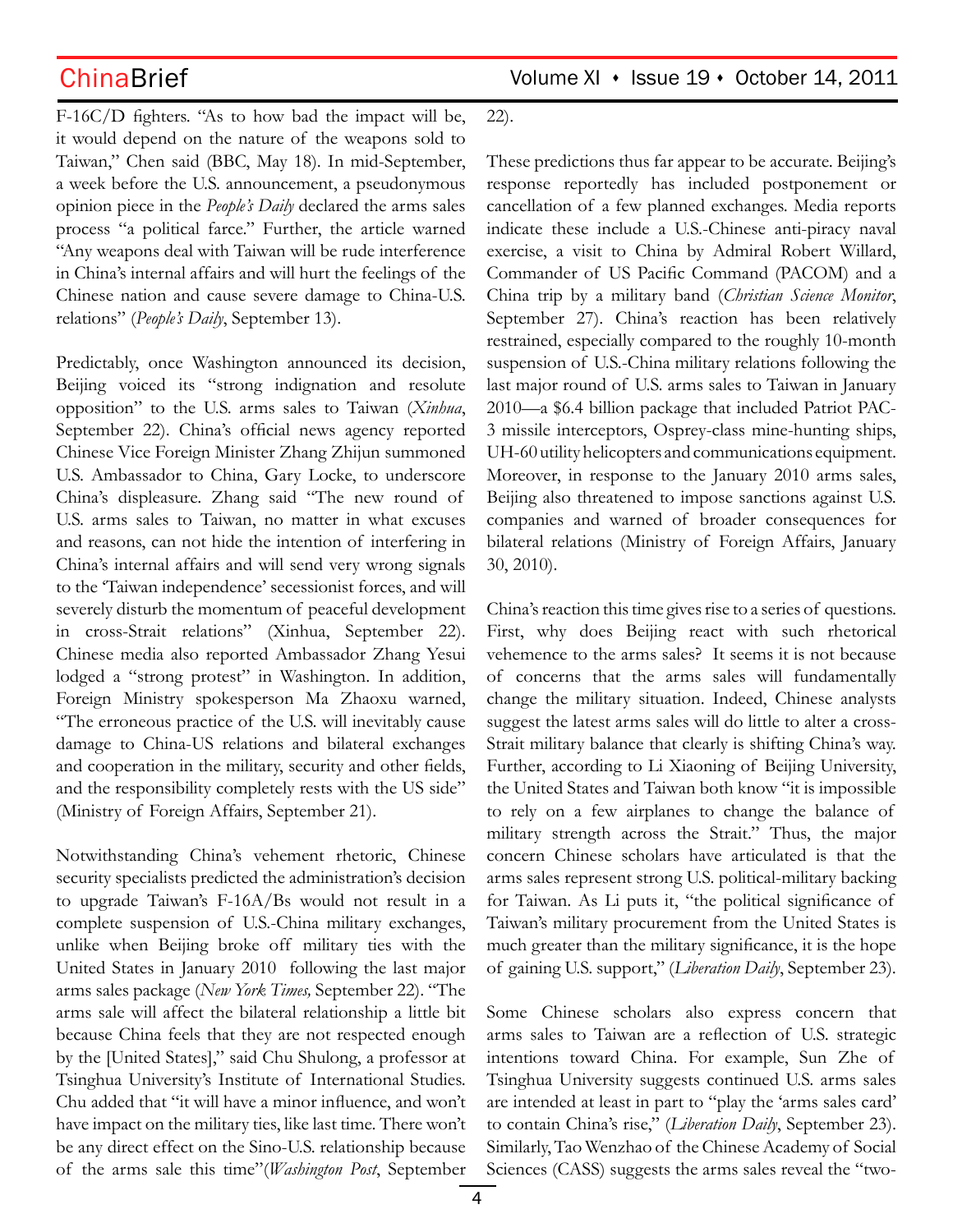sided nature" of U.S. policy toward China and reflect Washington's determination to "use Taiwan to check China," (*Guangming Daily*, September 23) Furthermore, according to Tao, the arms sales indicate Washington is uneasy about the possible implications of the rapid development of the cross-Strait relationship. In addition, Chinese leaders feel the need to respond to domestic political pressure and nationalist sentiment. They presumably want to avoid the appearance of weakness on an issue as sensitive as U.S. arms sales to Taiwan.

Given that Chinese objections seem to focus more on the political symbolism of U.S. backing for Taiwan than anything else, what explains China's apparently moderate substantive response to the latest arms sales? Chinese analysts suggested Beijing's relatively restrained reaction was a function of several factors. These included the latest arms sales package, Beijing's concerns about how a stronger reaction might impact domestic politics in Taiwan before its January 2012 presidential and legislative elections and how it might influence U.S.-China relations ahead of the upcoming leadership succession in China. First, that the package did not include the requested new F-16C/Ds probably made it easier for Beijing to take a more restrained tack than if the new fighters had been part of the deal, given the perceived symbolic importance of the potential sale of new fighters. Another motive seems to be minimizing the risk of upsetting cross-Strait relations in ways that could undermine President Ma Ying-jeou's chances of reelection or bolster the opposition in Taiwan ahead of the island's elections in January (*Liberation Daily*, September 23). Domestic politics in China and the need for a stable U.S.-China relationship also seem to have been relevant. Professor Shi Yinhong of Renmin University attributed the muted response to the Chinese leadership's desire to avoid creating problems ahead of Vice President Xi Jinping's expected visit to the United States in early 2012, especially with a leadership transition later next year in which Xi is expected to succeed Hu Jintao as China's leader (*Christian Science Monitor*, September 27).

### Back to the Future?

Notwithstanding China's relatively restrained response to the latest arms sales decision, Washington must consider several larger questions about the future of arms sales to Taiwan in the context of warming cross-Strait ties and

## ChinaBrief ChinaBrief Volume XI • Issue 19• October 14, 2011

a changing U.S.-China relationship: What weapons does Taiwan really need to deter Chinese coercion, or to defend itself against a Chinese attack if deterrence fails? What is the appropriate U.S. role in helping Taiwan militarily deter China and approach its evolving relationship with China from a position of strength? Finally, how is China likely to respond to future U.S. arms sales to Taiwan?

As for the first question, what type of weapons Taiwan really needs, the latest arms sales decision is unlikely to make much of a difference in terms of a military balance that the U.S. Department of Defense assesses "continues to shift in Beijing's favor" [1]. According to a recent RAND report, China's conventional ballistic missiles pose an overwhelming threat to Taiwan's air bases [2]. To many observers, this suggests upgrading Taiwan's F-16A/Bs—or even selling it new F-16C/Ds—will not enable Taiwan to regain the position of superiority it once enjoyed in terms of the cross-Strait air balance. Indeed, as Admiral Willard recently said about the cross-Strait balance, "there's a pretty large delta there that I don't think these kind of defense articles that are being provided in accordance with the Taiwan Relations Act is going to overcome," (*Taipei Times*, September 25).

Big-ticket items still dominate some discussions and some analysts continue to offer a variety of reasons for selling new fighter aircraft to Taiwan, including the need for Taiwan to update its aging air force, the political symbolism of major arms sales and the economic benefits of new F-16C/D sales [3]. Given that Chinese missile strikes could seriously damage Taiwan's airfields early in a cross-Strait conflict, short take off and vertical landing (STOVL) aircraft would seem better suited to meeting Taiwan's defense needs. Indeed, Taiwanese officials have suggested they might soon begin asking for the STOVL version of the F-35 Joint Strike Fighter (JSF), but such requests could prove controversial for a number of reasons. Beyond the issue of which aircraft, if any, Taiwan will acquire from the United States, lies the broader question of Taiwan's overall defense strategy. U.S. officials and defense analysts have suggested Taiwan should focus on developing or acquiring "innovative" and "asymmetric" defense capabilities. Senior defense officials in Taiwan state that such approaches constitute an important part of the island's "Hard ROC" defense policy [4]. In addition, official documents like Taiwan's *National Defense Report 2011* emphasize the need for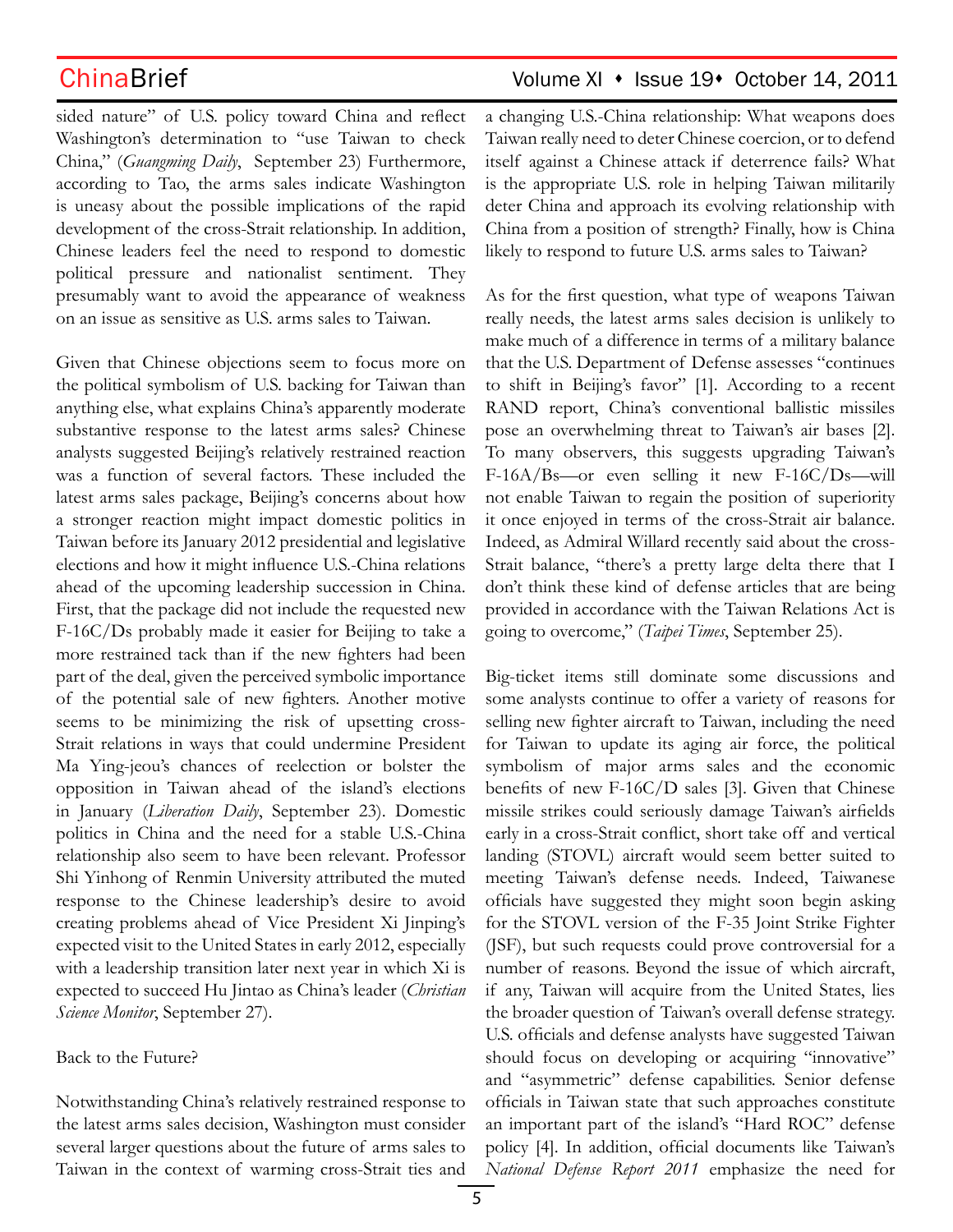## ChinaBrief ChinaBrief Volume XI + Issue 19 + October 14, 2011

"innovative" and "asymmetric" responses to Chinese military threats.

Helping Taiwan make the transition to a defense strategy that focuses more heavily on "innovative" and "asymmetric" capabilities would still involve strong support from the United States, which means arms sales to Taiwan almost certainly will continue to be a major irritant in U.S.-China relations. Indeed, China can be expected not only to continue lobbying against arms sales, but also to keep targeting U.S. political support for Taiwan more generally. Even if further arms sales cannot tip the cross-Strait military balance back in Taiwan's favor, Beijing can be expected to continue to object vociferously whenever Washington sells weapons to Taiwan. Chinese concerns focus at least as much on the symbolism as they do on the substance of any particular systems. Additionally, China's relatively restrained reaction to the latest Taiwan arms sales decision may not be indicative of how Beijing would be likely to respond the next time around, especially if future U.S. arms sales involve items that China sees as symbols of U.S. political-military backing or if there are domestic political or atmospheric changes in the U.S.- China-Taiwan strategic triangle.

Some Chinese analysts have suggested arms sales may stop eventually. For example, Tao Wenzhao writes, "along with the development of U.S.-China relations and crossstrait relations, more and more Americans will realize that the strategic losses of arms sales to Taiwan outweigh the gains, and the 'Taiwan Relations Act' undoubtedly will die of old age. The United States should stop selling arms to Taiwan immediately," (*Guangming Daily*, September 23). Others appear to recognize this is a very unlikely outcome. Indeed, in addition to using Taiwan as a means of checking China, Chinese observers cite other factors—such as economic interests and U.S. and Taiwanese domestic political considerations—as motives for continued arms sales (*Study Times*, October 3). Nonetheless, Chinese commentators argue Washington harms its own interests by selling arms to Taiwan, because China sees arms sales as infringing on its core interests and could retaliate by limiting military exchanges and cooperation on security issues. Warning that U.S. arms sales to Taiwan are a "wrongful course toward doom" may be more rhetorical flourish than anything else, but, at a more substantive level, such messages also suggest undermining Washington's willingness to bear the

consequences of future arms sales to Taiwan remains an important Chinese objective (Xinhua, September 22).

At a more strategic level, Chinese analysts seemingly calculate that driving a wedge between Washington and Taipei could isolate Taiwan and give China greater bargaining leverage in future cross-Strait political and military negotiations. Indeed, some Chinese analysts have expressed similar, if more strident, views about the U.S. political connection to Taiwan as the vital link that China must sever to promote unification on its terms. For example, following the latest arms sales announcement, one Chinese observer urged a stronger response to U.S. arms sales as a means of pressuring Washington to change its policy, thus depriving Taiwan of U.S. political backing and making people in Taiwan more willing to accept unification with China (*Global Times* [China], September 29). Beijing, however, could easily overplay its hand—especially if it fails to consider the possible unintended consequences of such an approach. Indeed, trying to isolate Taiwan is probably less likely to increase Taipei's willingness to negotiate on China's terms than it is to leave it feeling too insecure to discuss sensitive cross-Strait issues. Beijing may not believe it, but U.S. support for Taiwan is a prerequisite for, not an obstacle to, the further development of a more stable and constructive cross-Strait relationship.

*Michael S. Chase is an Associate Research Professor in the Warfare Analysis and Research Department at the U.S. Naval War College in Newport, Rhode Island. The views presented in this article are those of the author and do not necessarily represent the views of the U.S. Navy or Department of Defense.*

Notes:

- 1. Office of the Secretary of Defense, *Annual Report to Congress, Military and Security Developments Involving the People's Republic of China, 2011*, Washington, DC, 2011, p. 7.
- 2. David A. Shlapak, David T. Orletsky, Toy I. Reid, Murray Scot Tanner, Barry Wilson, *A Question of Balance: Political Context and Military Aspects of the China-Taiwan Dispute*, Santa Monica, CA: RAND, 2009.
- 3. Another rationale that is sometimes offered for selling F-16C/Ds to Taiwan is the need to replace the ROC Air Force's obsolete F-5s. Taiwan has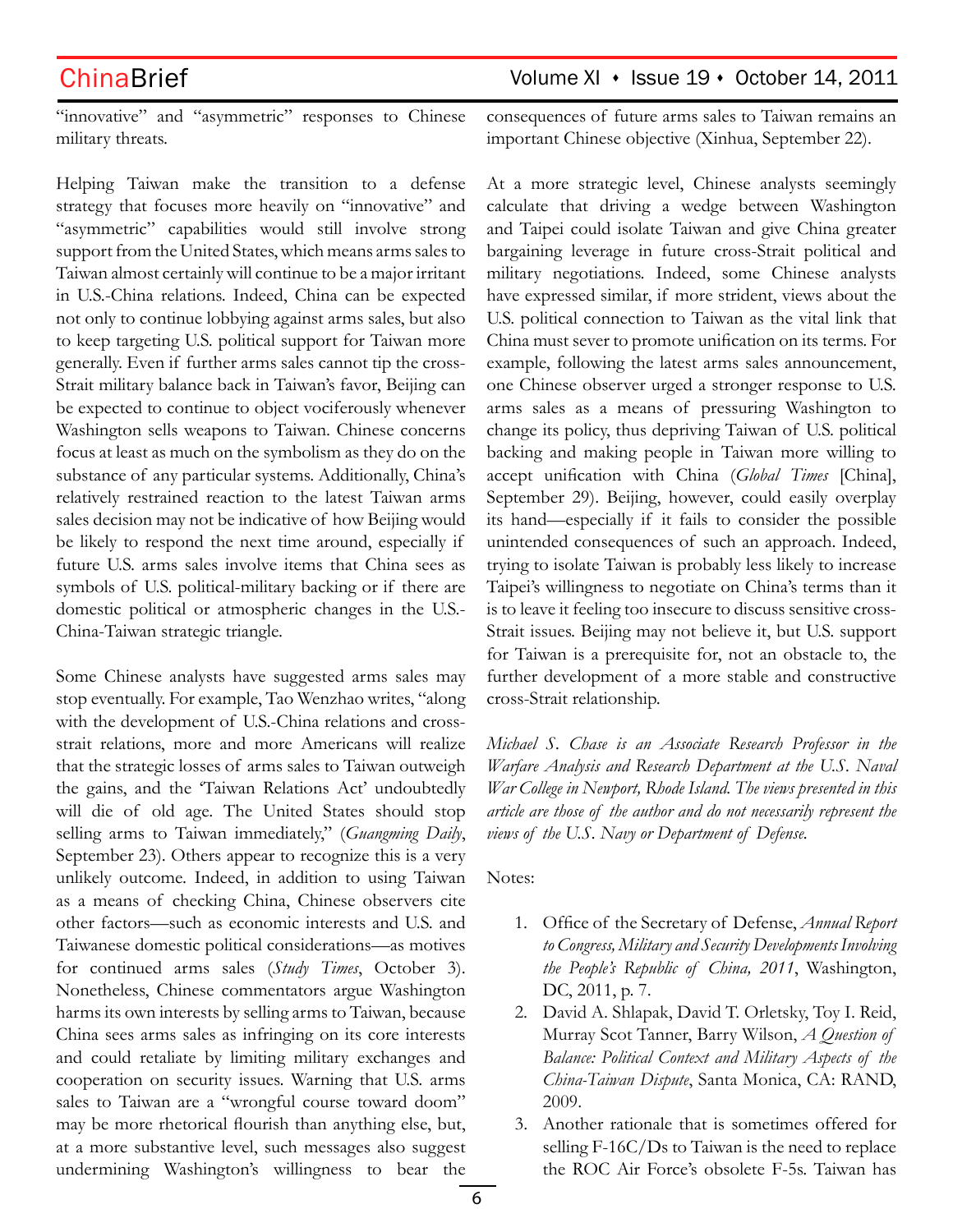ChinaBrief ChinaBrief Volume XI • Issue 19• October 14, 2011

lost numerous F-5s in a series of crashes over the years and these accidents have claimed the lives of a number of pilots. Sadly, the week before the administration announced its arms sales decision, two more Taiwan F-5s crashed during a training exercise, killing three Taiwan air force officers (*Taipei Times*, September 27).

4. See, for example, Andrew Yang, "U.S.-ROC Cooperation to Secure Peace and Stability in the Taiwan Strait," Keynote Speech at the 2011 US-Taiwan Defense Industry Conference, Richmond, Virginia, September 19, 2011, http:// www.us-taiwan.org/reports/2011\_september19\_ andrew\_yang\_conference\_keynote.pdf.

\*\*\*

# **Beijing Battles Brewing Crisis in Financial Sector**

By Willy Lam

Given that China is expected to contribute 24 percent of world growth this year, the fast-rising quasi-superpower is generally deemed a bastion of stability in the financial maelstrom that is hitting Europe and the United States. While Beijing, which is the largest holder of U.S. debt, has yet to make substantial purchases of the European bonds, it has expressed a theoretical willingness to help embattled EU countries. One of the goals of an upcoming session of the Chinese Communist Party's (CCP) Central Committee is to project Chinese soft power by playing up the viability of the "China model." Confidence in Beijing's ability to manage China's finances however has been shaken by a series of bad news about the nation's private enterprises and its labyrinthine underground banking system.

Since early summer, thousands of once vibrant small and medium-sized enterprises (SMEs)—which account for more than half of China's GDP and which create 80 percent of its jobs—have gone under. In Wenzhou, Zhejiang Province, the world-famous quasi-capitalist showcase, dozens of "red bosses" simply vanished last month without paying either their creditors or their employees. Wenzhou officials have increased visits to factories that appear to be in trouble with a view to forestalling mass layoffs should these firms fail. In the first seven months of the year, Wenzhou enterprises recorded losses of 640 million yuan (\$100 million), or 220 million yuan (\$34.5 million) more than 2010. While China's private bosses are known for being savvy and resilient, many have turned from manufacturing—where labor and material costs are rising dramatically—to the much more lucrative business of speculating in the real estate market. The downturn in property and related sectors however means some of the most successful SMEs have gone bust. The so-called Wenzhou phenomenon is being duplicated elsewhere, including several cities in prosperous Guangdong Province (*Wall Street Journal*, October 1; Xinhua News Service, October 10; China News Service, August 26).

The financial disruptions hitting private firms is linked closely with the country's gargantuan "underground banks." These unlicensed lenders range from local-based businessmen's cooperatives and brokers to credit and trust companies that are offshoots of official banks, insurance companies and other financial institutions. While illegal on paper, underground banks have been tolerated by the authorities for more than a decade. Even though China has given so-called "national treatment" to quite a number of foreign enterprises and joint-ventures, nonstate firms routinely face discrimination from creditors. Most government-controlled banks, including the "Big Four"—Industrial and Commercial Bank of China, China Construction Bank, Bank of China and Agriculture Bank of China—prefer to do business with large state-owned enterprises (SOEs). Non-state companies, particularly SMEs, have for the past decade or so been forced to borrow from underground financial institutions. This is despite the fact that interest rates have been between 30 percent to 100 percent during the past year (Bloomberg, September 27; *Global Times*, September 30). Since Beijing tightened the official banks' credit to the real estate sector early this year, underground banks have also become the prime financier to property developers. The shadow bankers have lent 208 billion yuan (\$32.6 billion) to real estate companies so far this year, or nearly as much as the 211 billion yuan (\$33.1 billion) worth of loans that official banks have extended to the sector. Estimates of the total size of China's underground lending range from 4 trillion yuan to 8 trillion yuan (\$627 billion to \$1.3 trillion, respectively), or respectively around 8 percent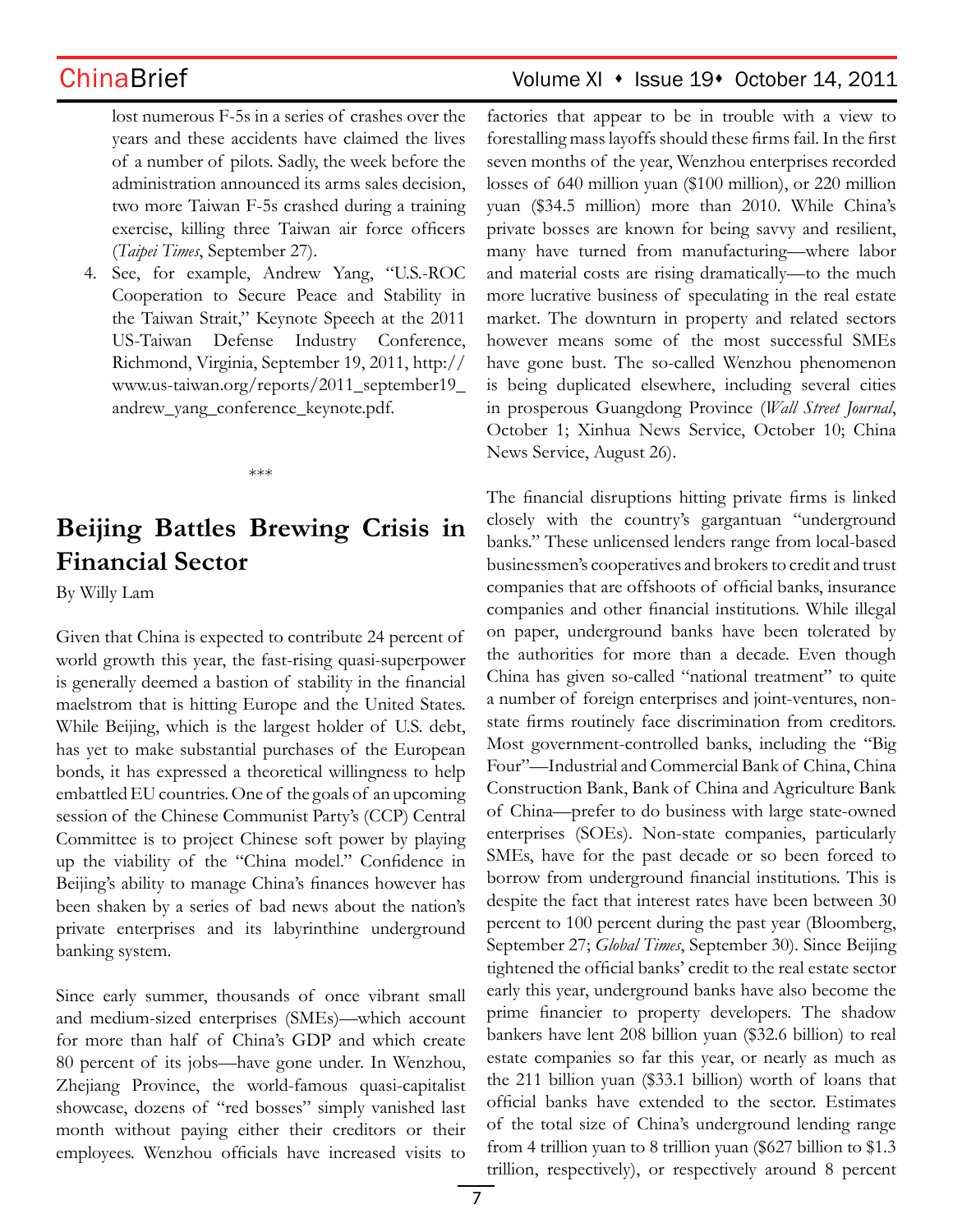to 16 percent of the official credit market (Reuters, September 23; *Financial Times*, October 6). It is obvious that a sudden downturn in the economy—such as a bursting of the housing bubble and domino-style defaults by borrowers—could wreak havoc on this shady banking industry.

Complicating the problem is the fact that many of the shadow financial institutions are so-called trust companies that are either directly or indirectly connected with either official banks or government-controlled business conglomerates. They have lured depositors by promising interest rates at least a few times higher than the meager 3.5 percent or so offered by official banks. Depositors have included SOEs as well as ordinary citizens, who have been transferring money from their saving accounts in official banks to underground ones. This partly explained the fact that deposits in the Big Four banks suddenly shrank by 420 billion yuan (\$65.8 billion) in the first half of September. The extent of ordinary folks' participation in the shadow banking sector is evidenced by the fact that 90 percent of Wenzhou residents have parked their money into these institutions. These underground lenders also are proving popular with depositors in neighboring Guangdong Province (*Global Times*, October 8; Reuters, September 22; *Hong Kong Economic Journal*, September 23; *Asia Times*, August 26).

Apart from giving loans to parties that have problem securing credit from government banks, trust companies and other underground financial institutions have repackaged and "securitized" their loans into assetbased securities and other wealth management products (WMP) that are similar to those dubious bonds and financial products that flooded the United States in the run-up to the sub-prime mortgage crisis in late 2008. The Chinese media have reported that commercial lenders issued 8.51 trillion yuan (\$1.3 trillion) worth of WMPs in the first six months of this year, compared to about 7.05 trillion yuan (\$1.1 trillion) for the whole of 2010 (South China Morning Post, September 26; Ming Pao [Hong Kong], September 27). The value of WMPs could shrink drastically at a time of economic fluctuations, leaving their investors with little compensation.

Meanwhile, the problem of bad loans being piled up by the nation's close to 10,000 local-government financial vehicles (LGFV) remains unresolved. These semi-

## ChinaBrief Volume XI · Issue 19 · October 14, 2011

governmental institutions were set up by municipaland grassroots-level administrations in 2008 and 2009 mainly to raise money for property and infrastructure development. The National Auditing Office estimated the LGFVs had amassed 10.7 trillion yuan (\$1.7 trillion) of debt by the end of 2010. Yet independent estimates put the figure around 14 trillion yuan (\$2.2 trillion) ("Local Debt Problems Highlight Weak Links in China's Economic Model," *China Brief*, July 15). While the government anticipates that 2.5 trillion yuan to 3 trillion yuan (\$392 billion to \$470 billion) of these debts will turn sour, the U.S. rating agency Standard and Chartered reckons that as much as 8 trillion yuan to 9 trillion yuan (\$1.3 trillion to \$1.4 trillion) will not be repaid. A recent edition of the official *Liaoning Daily* said close to 85 percent of LGFVrelated loans in northeast Liaoning Province missed debt service payments in 2010. Economist Cheng Siwei, who is a former vice chairman of the National People's Congress, recently expressed worries about a mammoth debt crisis. "Our version of the U.S. sub-prime crisis is the lending to local governments, which is causing defaults," Cheng said at the World Economic Forum in Dalian last summer (*China Daily*, September 17; Sina. com, September 17; *Forbes*, September 5).

Owing to the unmitigated spate of bad news on the finance front, it is not surprising that the stock prices of even the "Big Four" banks have tumbled by more than 30 percent since the summer. It is however premature to conclude the country is about to be plunged into a recession. While independent analysts estimate China's total public debt is about 80 percent of GDP, central authorities still have a huge war chest. Central revenue was 8.3 trillion yuan (\$1.3 trillion) last year. The country also holds more than \$3.2 trillion in foreign-exchange reserves (Reuters, October 10; *Ming Pao*, September 29).

The central government's apparent failure to take timely and efficacious action to combat the series of abuses however is a grave cause for concern. For example, despite repeated pledges by Premier Wen and Executive Vice Premier Li Keqiang about "rectifying dislocations" in the economy, very little has been done to curb the excesses of the underground banks or the LGFVs. Liu Mingkang, Chairman of the China Banking Regulatory Commission (CBRC)—which is the top watchdog of the banking industry—recently told the *People's Daily* banks must "step up their prevention of risks associated with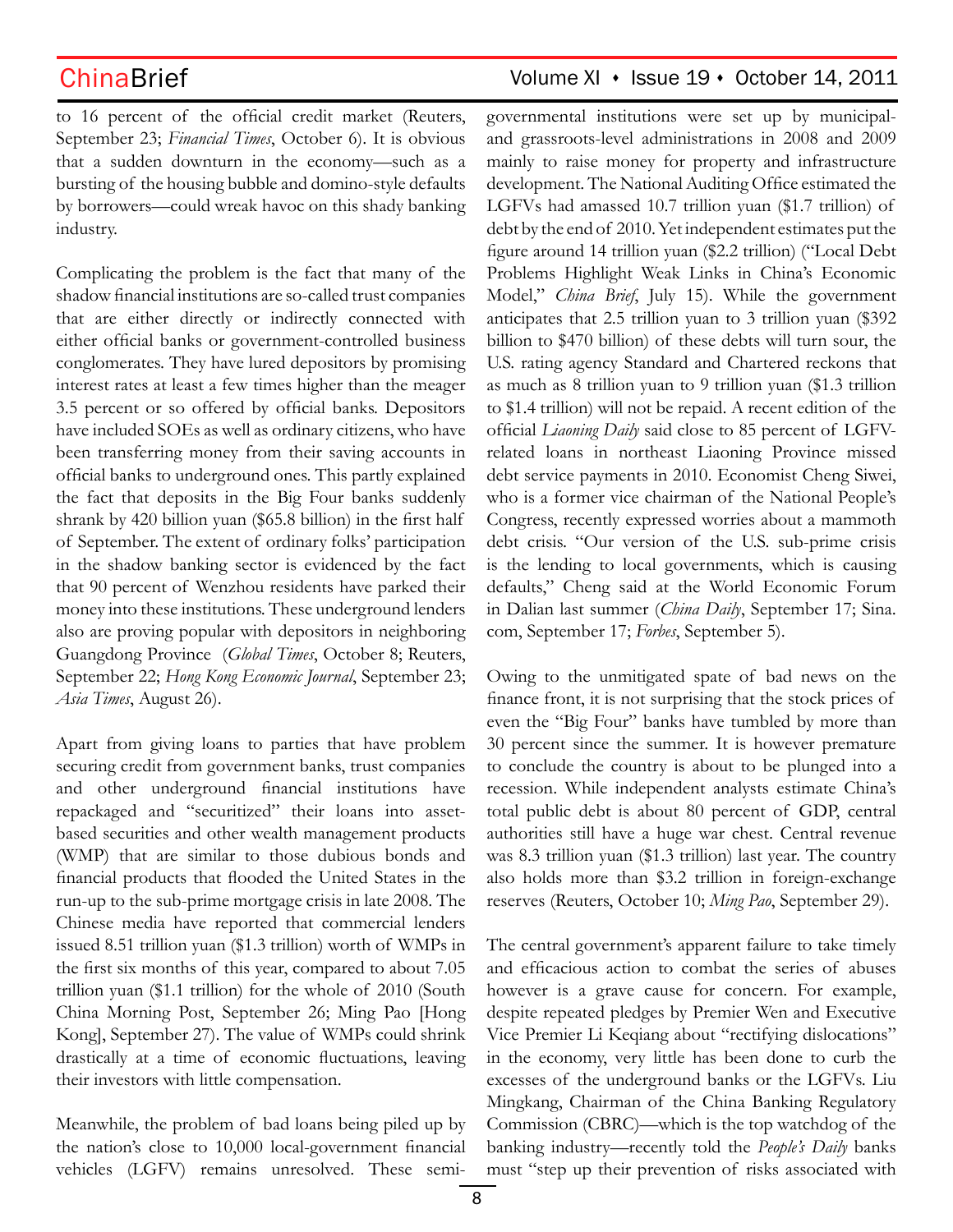shadow banking." "The CBRC will strictly examine all financing products promoted by commercial banks to ensure that risk from these products will not extend into the banking system," Liu said. He also expressed confidence that debts incurred by LGFVs would not get out of hand. At a CBRC meeting earlier this year, Liu told bankers to "boost their investigation and research of the question of shadow banks, and to do well the task of following up [cases] and analysis" (Xinhua, August 17; China News Service, May 9). No decisive action however has yet been taken by either the CBRC or other government department to close down underground banks, trust companies or LGFVs.

After news of the massive defaults of Wenzhou enterprises hit the newsstands earlier this month, Premier Wen rushed to the city to give at least rhetorical support to the country's struggling private sector. "Small enterprises should be a priority of bank credit support and they should enjoy more tax preferences from the government," said Wen. "Banks should increase their tolerance of the non-performing loan ratio of small enterprises, set targets for the expansion of loans to small companies and reduce the small businesses' cost of securing credit" (CCTV, October 6; Xinhua, October 6). Given that it is a stated central-government policy to restrict lending—and to allow major commercial banks to give preference to SOEs in their credit policy—it is, however, unlikely Wen's promises will materialize.

The central government is facing a tough dilemma. On the one hand, Beijing is unlikely to change its year-long policy of reining in credit so as to curb inflation—as well as excessive exuberance in the housing and other sectors. Last August, the consumer price index was 6.2 percent, slightly down from the three-year high rate of 6.5 percent recorded for July. Both officials and economists however have warned upward price spirals will continue for a relatively long period (BBC news, September 9; Reuters, September 24). On the other hand, the massive closure of SMEs means unemployment—and social unrest. Equally importantly, Beijing must do more to curtail reckless lending as well as the sale of WMPs in the shadow banking market. A massive failing of underground banks could lead to potentially violent protests by its tens of millions of depositors. China already suffers from more than 100,000 mass disturbances each year. Given that the 18th CCP Congress, which will witness a wholesale

## ChinaBrief ChinaBrief Volume XI • Issue 19• October 14, 2011

changing of the leadership, is just a year away, the current administration faces mounting pressure to clean up the country's financial mess sooner rather than later.

*Willy Wo-Lap Lam, Ph.D., is a Senior Fellow at The Jamestown Foundation. He has worked in senior editorial positions in international media including Asiaweek newsmagazine, South China Morning Post, and the Asia-Pacific Headquarters of CNN. He is the author of five books on China, including the recently published* "Chinese Politics in the Hu Jintao Era: New Leaders, New Challenges." *Lam is an Adjunct Professor of China studies at Akita International University, Japan, and at the Chinese University of Hong Kong.*

**Tiangong-1 Launch Makes China's Space Station Plans a Reality**

\*\*\*

By Kevin Pollpeter

China's successful launch of a space station on September 29 marks an important new phase in China's human spaceflight program as it takes steps to establish a long-term manned presence in space. Tiangong-1—which means Heavenly Palace in Chinese—is China's first space station that is intended to serve as a test bed for the eventual orbiting of a much larger space station. Tiangong-1 will be used to conduct docking experiments and to accumulate experience in the operation of space stations. Beyond scientific and technical value, the Tiangong-1 mission, if successful, also will demonstrate China's ability to reach its goal of becoming a first-rate space power.

Basics of the Tiangong Program

Tiangong-1 is described as a simplified space station with a service life of two years. It weighs 8.5 metric tons, is 10.4 meters long, has a maximum diameter of 3.35 meters and can house up to three astronauts (China Manned Space Engineering Office (CMSE), Press Release, September 2011). By way of comparison, the International Space Station (ISS) weighs 450 metric tons, is 51 meters long, can support a crew of six and will continue in operation until 2020 when it will have been in service for 21 years.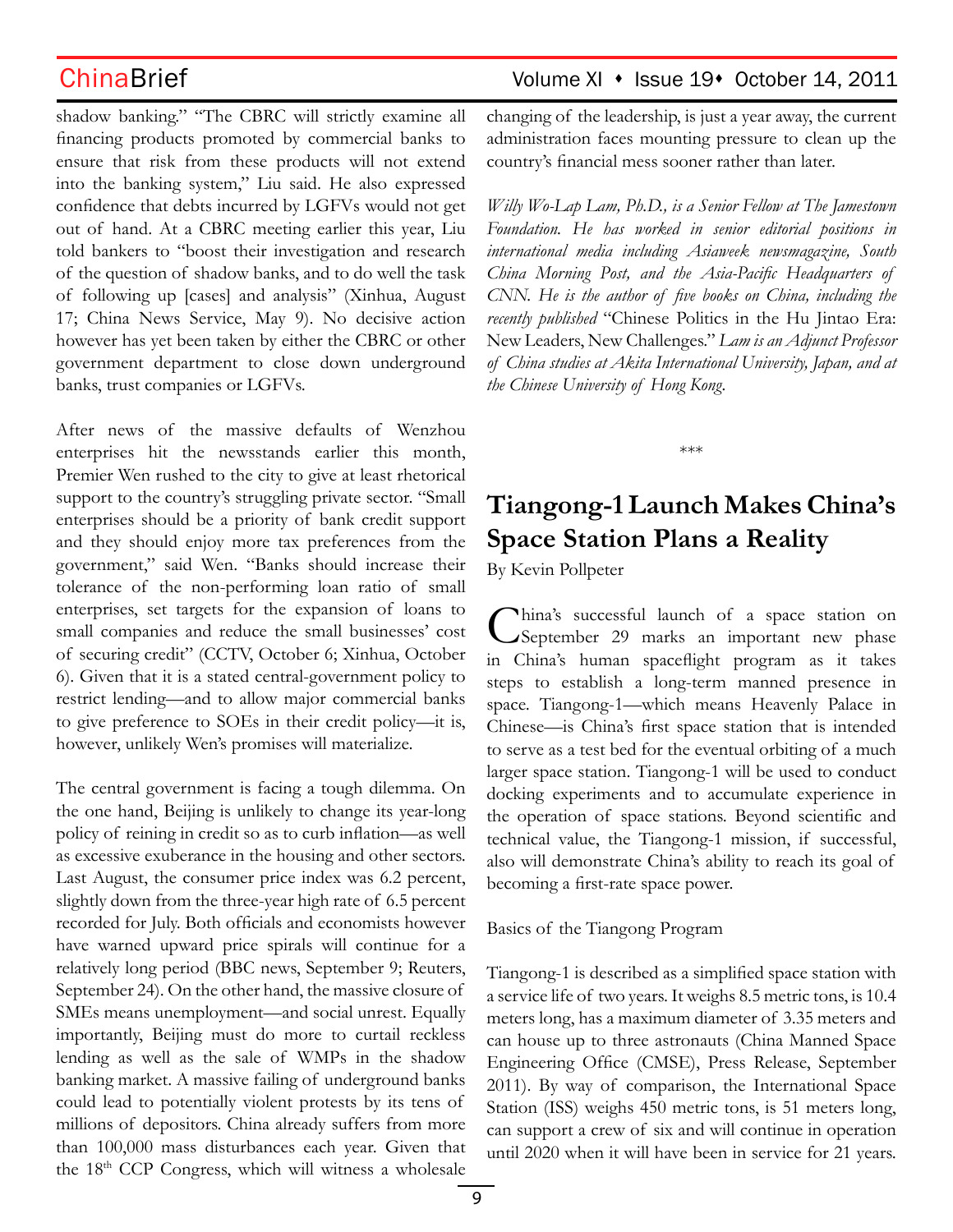Even Skylab, the United States' first space station launched in 1973, weighed 77 metric tons and was 26.3 meters in length, but like Tiangong-1, housed three astronauts and only operated for two years. Nevertheless, Chinese sources describe developing Tiangong-1 as a challenging

endeavor, which took six years and involved overcoming 234 critical technology challenges (*PLA Daily*, September 30).

The launch of Tiangong-1 from the Jiuquan Satellite Launch Center will be followed by the launch of the unmanned Shenzhou-8 space capsule in November to conduct docking experiments. Within two days after launch, Shenzhou-8 will dock with Tiangong-1 and will stay docked for approximately 12 days after which they will separate and dock again. After this second docking, Shenzhou-8 will separate from Tiangong-1 and return to earth (*PLA Daily*, September 30). Two more follow-on docking missions are planned for 2012. Shenzhou-9 will dock with Tiangong-1 and, depending on the results of the Shenzhou-8 docking experiments, may be manned. The manned Shenzhou-10 mission will follow. Each manned mission will carry two or three astronauts to the space station for short periods of habitation. During these missions, astronauts will conduct space science and medical experiments and learn how to live in space for extended periods of time.

The primary mission of Tiangong-1 is to practice using the technologies and techniques for rendezvous and docking. To align with Tiangong-1 properly, Shenzhou-8 will have to conduct five orbital adjustments. When it is within 52 kilometers of Tiangong-1, ground controllers using microwave radar, laser radar and optical imagers on Shenzhou-8 will guide it into position. During this approach, the spacecraft cannot exceed 0.2 meters per second and cannot veer more than 18 centimeters laterally from Tiangong-1. To conduct docking procedures, ground controllers will use two data relay satellites, domestic ground systems and two international ground systems in France and Brazil to control the space station (*PLA Daily*, September 30).

The Contours of the China's Space Station Program

The launch of Tiangong-1 brings China closer to the ultimate goal of China's human spaceflight program, which is to establish a long-term human presence in space with the launch of a 60-metric ton space station.

## ChinaBrief ChinaBrief Volume XI + Issue 19 + October 14, 2011

The genesis of this program lies in the strategic situation of the 1980s. During the mid-1980s the Soviet Union had launched the Mir space station while the United States was planning for the development of Space Station Freedom, the precursor to the International Space Station. At that time, Chinese scientists believed major powers had space stations and to be a major power a country must have a space station. They justified such a large and expensive endeavor on the political, economic, scientific and military benefits it would provide. After a tortuous sixyear process of feasibility analysis, the program was finally approved on September 21, 1992 and dubbed the 921 Project after the month and the day of its establishment. In its approval, China's top leadership mandated a "three step" strategy for China's human spaceflight program.

Tiangong-1 represents the second step of this strategy. The first step began with the launch of unmanned space capsules and ended with the completion of the second manned mission, Shenzhou 6, in 2005. The second step is composed of two phases. The first phase, completed with the Shenzhou 7 mission, involved a multi-day mission with multiple astronauts and a space walk. The second, current phase involves the testing and operation of small space stations. The third step involves the launch of a larger space station designed for long-term habitation ("Human Space Flight Development Strategy," Cmse. gov.cn).

In keeping with this three-step strategy, Tiangong-1 will be followed by two more small space stations. Tiangong-2 will be launched in 2013 and will be able to support a crew of three for 20 days. It will concentrate on earth remote sensing, space and earth system science, new space application technologies, space technologies and space medicine. Tiangong-3 will be launched in 2015 and will be able to support three astronauts for 40 days. The Tiangong-3 mission will focus on regenerative life support, living in space, the transportation of supplies to the space station and limited space science and space medicine experiments. The three Tiangong space stations will pave the way for a much larger 60-metric ton space station with a planned service life of 10 years that will be launched in the 2020 timeframe (*PLA Daily*, September 30; *People's Daily*, September 27, 2001).

China has developed or is developing a number of systems to support a long-term manned presence in space. . For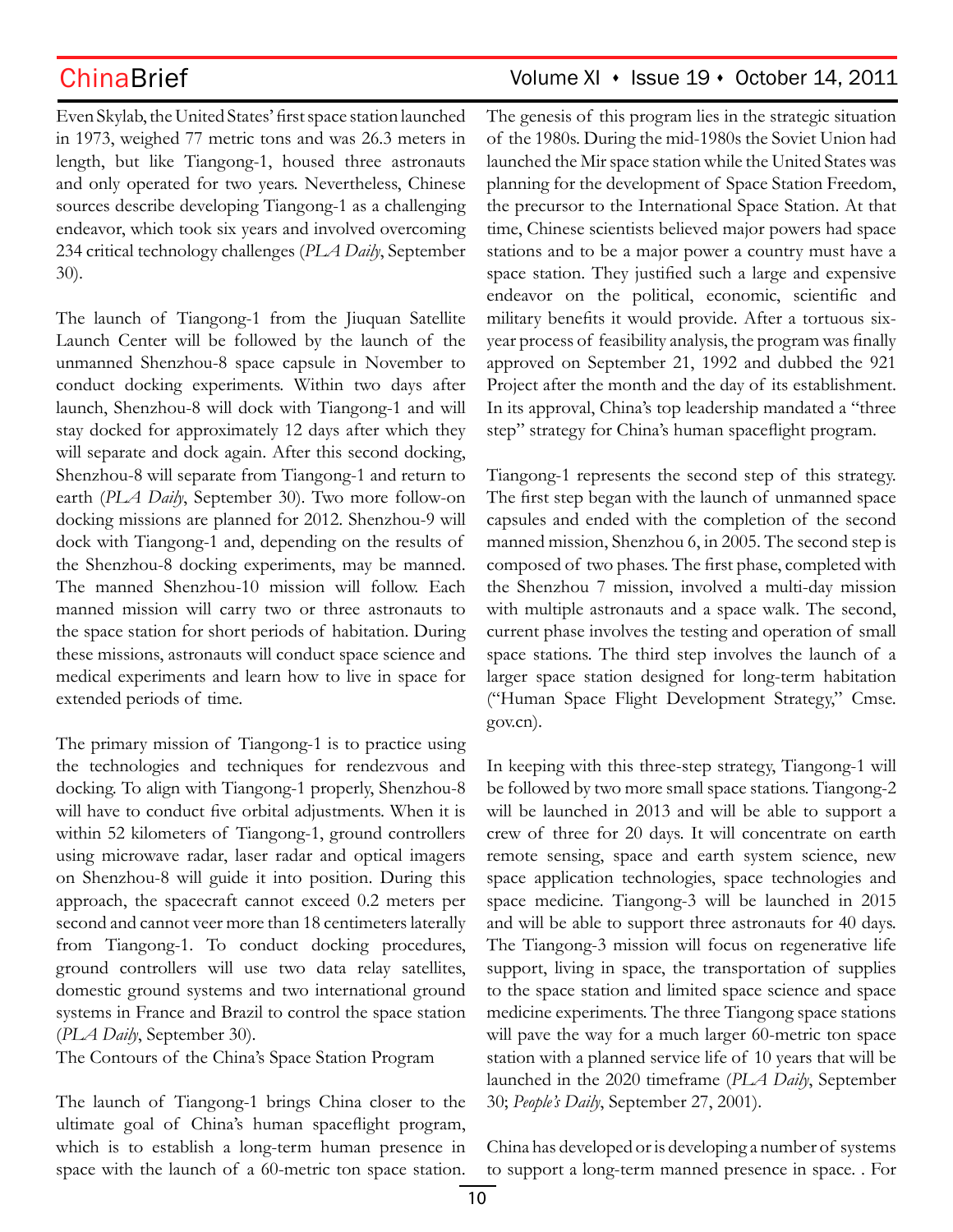example, Tiangong-1 was launched on the Long March-2FT1, a variant of the Long March-2F used to launch Shenzhou space capsules. . The Long March-2FT1 has more than 170 modifications and is described as nearly a completely new rocket (*China Space News*, September 28). These modifications include a larger payload faring and reshaped boosters to allow for greater fuel capacity ("Mission Introduction by Tiangong/Shenzhou VIII Rendezvous and Docking Mission Headquarters," Cmse. gov.cn, September 28, 2011). China also is developing the Long March-5, a heavy lift rocket that will be able to launch a 25-ton payload into low earth orbit. This rocket is designed, in part, to transport the long-term, 60-metric ton space station into orbit. Due to the difference in the maximum payload capacity of the Long March-5 and the mass of the space station, the space station will be constructed in pieces, with a core module being launched first, followed by separate launches for two laboratory units (*Nanjing Morning News*, September 30). In addition, China is developing a cargo vessel to resupply their space station (*PLA Daily*, September 30).

Leadership Attendance Highlights Significance to China's Image

Although Tiangong-1 is described as a simplified space station, nearly all of China's top civilian and military leaders observed the launch of Tiangong-1 . The presence of the top leadership not only demonstrates top level support for China's human spaceflight program, but also for China's space program overall. Their presence also directly links the Chinese Communist Party with China's rise as a modern, high technology state and serves to buttress the Party's reputation after high profile accidents, such as the crash of a high speed rail train, called into question the soundness of massive government projects. While Premier Wen Jiabao and Central Commission for Discipline Inspection Secretary He Guoqiang were on hand at the Jiuquan Satellite Launch Center in Gansu Province; President Hu Jintao and the other four Politburo Standing Committee members witnessed the launch from the Beijing Aerospace Control Center. In addition, all military members of the Central Military Commission with the exception of Air Force commander Xu Qiliang witnessed the launch at the Jiuquan launch site or in Beijing (*PLA Daily*, September 30). The reason for Xu's absence is unknown and is peculiar considering that China's astronauts are Air Force pilots and the Air

## ChinaBrief ChinaBrief Volume XI • Issue 19• October 14, 2011

Force has expressed interest in taking over the space program [1]. Xu's controversial remarks in a November 2009 interview that were widely interpreted as advocating for space warfare, raises the possibility that the Chinese leadership feared that his presence could put the launch in an unfavorable light (*PLA Daily*, November 1, 2009).

The presence of nearly all of China's top military leadership to witness the launch is a reminder that China's space program, including its human spaceflight program, is managed by the military through the General Armament Department (GAD). Indeed, GAD head General Chang Wanquan is the commander of China's human spaceflight program. The Chinese Ministry of National Defense defends the military's involvement in China's human spaceflight program as both a necessity brought about by the size and complexity of the space program and as a common trait of all countries with space programs (Xinhua, September 30). The program's military leadership, however, raises questions about whether China's space stations will have military utility. For example, the technology and techniques used to rendezvous and dock with Tiangong-1 could be applied to the use of co-orbital satellites in a counter-space role. Chinese writings refer to parasitic satellites that can attach themselves to an adversary's satellites during peacetime and then are activated to interfere with, damage or destroy the host satellites during wartime. Other satellites conducting legitimate peacetime activities can be deployed during wartime to attack an adversary's satellite through self-detonation or through the use of kinetic, directed energy or chemical spray weapons [2].

An optical sensor on Tiangong-1 and the plan to equip Tiangong-2 with remote sensing technology also raises the possibility that Chinese space stations will conduct intelligence, surveillance, and reconnaissance (ISR) missions (Xinhua, September 29, 2001). Indeed, Chinese writings on space warfare discuss the use of manned spacecraft, including space stations, and some describe manned platforms as more responsive than unmanned platforms [3]. Chinese researchers also state space stations could serve as a command and control base, a communications node, a surveillance and reconnaissance platform, a logistics and maintenance hub and a platform for weapon systems that can be used against space and terrestrial targets [4].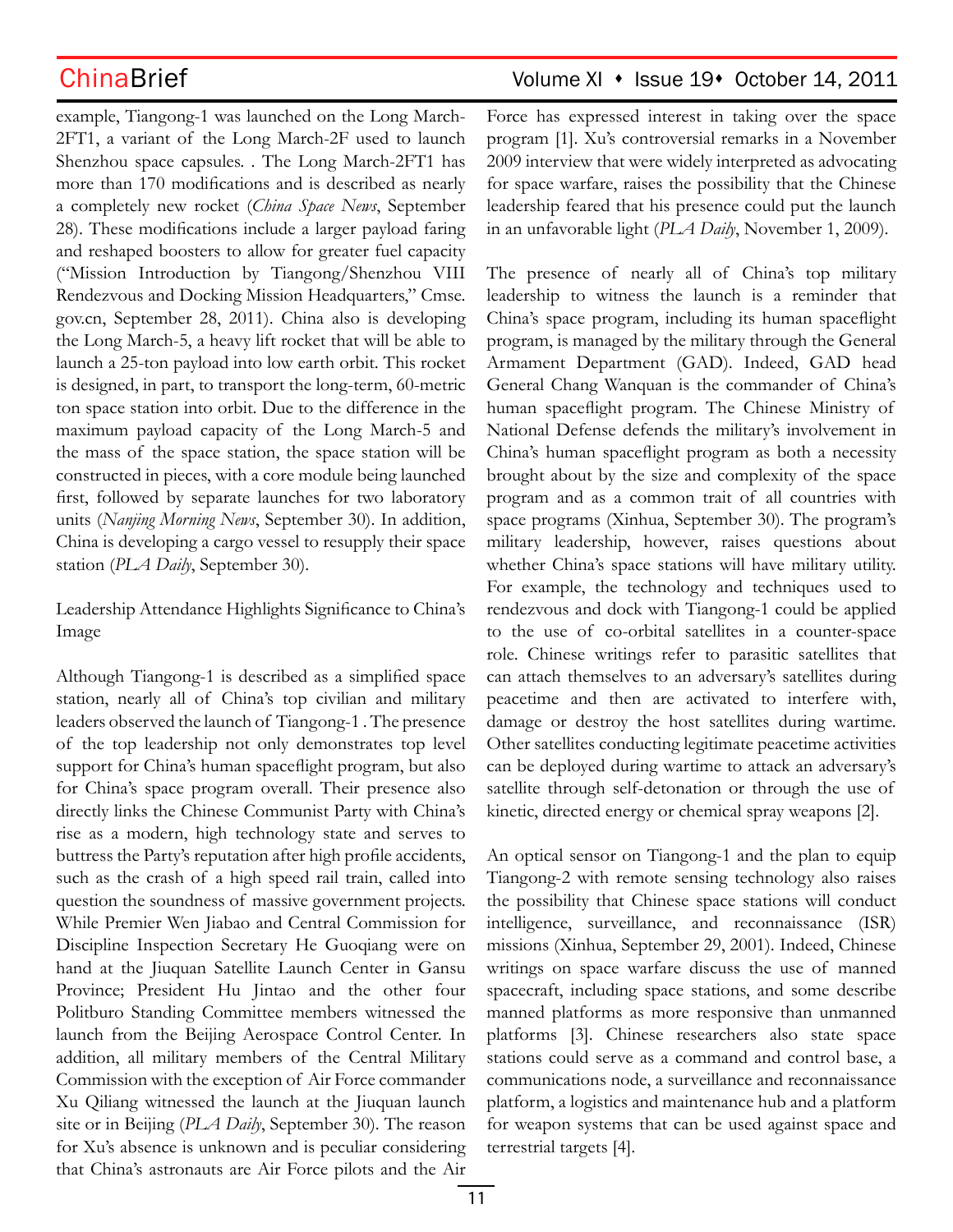### Opportunity or Challenge?

China's space station plan presents both opportunities and challenges for the United States. For example, the launch of Tiangong-1 could present increased opportunities for international cooperation. Although Chinese space officials told NASA Administrator Charles Bolden during a 2010 visit to China "We don't need the United States and you don't need us," China is open to both technical cooperation and cooperation in spaceflight (*Space News*, November 19, 2010). France and Brazil have allowed China to use their telemetry, tracking, and control (TT&C) facilities for the Tiangong mission and China is also cooperating with Russia on joint exploration of Mars. Moreover, an article in *China Space News* assessed China's success in developing space station technologies will make it a more attractive partner for participation in the ISS (*China Space News*, September 30). Yang Liwei, China's first astronaut and deputy director of the China Manned Space Engineering Office, also voiced support in April for cooperation with the United States (Reuters, April 29). In addition, Zhou Jianping, the Chief Designer for China's human spaceflight program, stated in an interview "We [China] are willing to engage in international cooperation with any country, on the principles of mutual respect, equality, and mutual benefit, on human spaceflight in order to propel world human spaceflight to a higher level" (*PLA Daily*, September 30).

China's space station missions, if successful, also may further fuel the perception of China as a rising power and the United States as a super power in decline. In this respect, Tiangong-1 is an important symbol of China's technological power and a reminder that as the United States has terminated its Space Shuttle program with no immediate replacement, China remains committed to becoming a first rate space power. China's space stations, even the 60-metric ton space station to be launched around 2020, will still be less advanced than the ISS. China disagrees with such analysis, stating China's space station is built solely by China and not an international partnership like the ISS and, even though the ISS may be larger, the technologies on the Tiangong-1 are just as advanced (*China Space News*, September 30). Nevertheless, NASA's plan to build the Space Launch System and the Orion Multi-Purpose Crew Vehicle could mean the United States will have the capability to send humans into deep space, including Mars, while China is still stuck

## ChinaBrief ChinaBrief Volume XI + Issue 19 + October 14, 2011

in low Earth orbit. Reaching these destinations however will require vision and political will on the part of the United States. Qualities China has not been shy about demonstrating. Indeed, although no official decision has been made for a manned lunar program, China now is conducting preliminary feasibility studies to send humans to the moon [5].

*Kevin Pollpeter, Deputy Director East Asia Program at Defense Group Inc, specializes in China national security issues with a focus on China's space program. He also served in research positions at the Center for Nonproliferation Studies and the RAND Corporation. Mr. Pollpeter has advanced Chinese language skills and a M.A. in International Policy Studies from the Monterey Institute of International Studies.*

Notes:

- 1. See, for example, "China Should Build a Mighty Air Force," *China Military Online*, August 29, 2009; Cai Fengzheng and Deng Fan, "Kongtian zhanchang yu guojia kongtian anquan tixi chutan [Introduction to the Air and Space Battlefield and National Air and Space Security System]," Zhongguo junshi kexue [*China Military Science*], 2006/2, p. 50.
- 2. Jiang Zhibao, Zheng Bo, and Hu Wenhua, "Xin gainian wuqi de yanjiu xianzhuang yu fazhan qushi [Current State and Trends in Development of New Concept Weapons]," *Feihang daodan* [*Winged Missiles Journal*], Issue 11, 2005, pp. 16, 25.
- 3. Li Yiyong, Li Zhi and Shen Huairong, "Linjin kongjian feixingqi fazhan yu yingyong fenxi [Analysis on Development and Application of Near Space Vehicle]," Zhuangbei zhihui jishu xueyuan xuebao [*Journal of the Academy of Equipment Command and Technology*], 2008/2, p. 64 and ; Chang Xianqi, *Junshi hangtianxue* [*Military Astronautics*], Beijing: National Defense Industry Press, 2002, pp. 118-119.
- 4. Cai Fengzhen and Tian Anping, Kongtian zhanyang yu zhongguo kongjun [*The Air-Space Battlefield and China's Air Force*], Beijing: Liberation Army Press, 2004, pp. 123 and 131.
- 5. Presentation by China Manned Space Engineering Office representative Zhang Haiyan at the International Astronautical Federation's 62nd International Aeronautical Conference on 6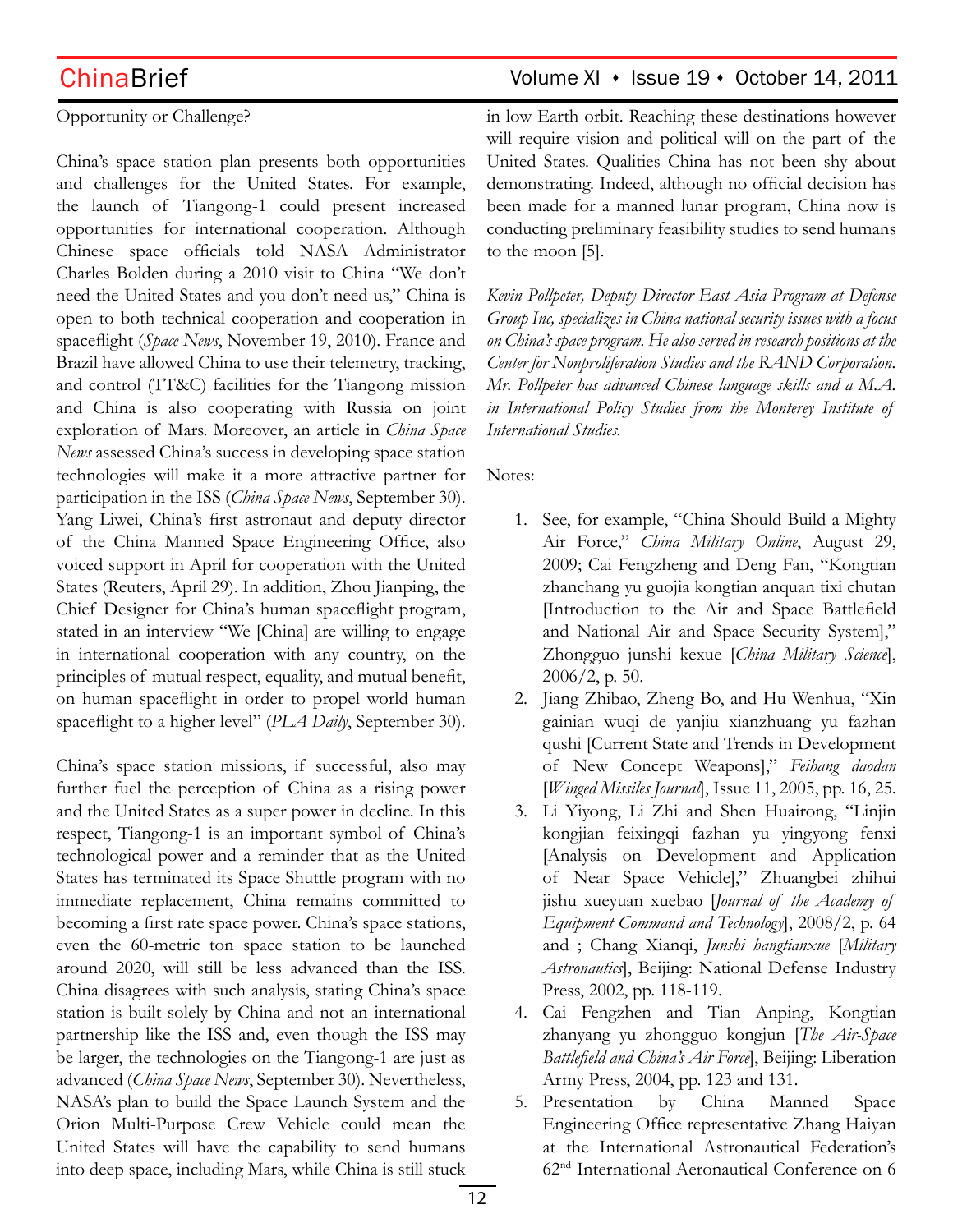October 2001 accessed at http://www.iafastro. org/index.html?title=IAC2011\_Late\_Breaking\_ News\_2

\*\*\*

# **Retired Taiwan Officer Exchanges Offer Insight into a Modern "United Front"**

By John Dotson

Amid Taiwan's torrid summer heat, the island's political temperature has been further raised by the controversy surrounding visits to China by senior-ranking retired national security officials. In early June, retired Taiwanese Air Force General Hsia Ying-chou was quoted as stating at a Beijing forum that "We should no longer make a distinction between the Republic of China Armed Forces and the [People's Liberation Army]. We are all Chinese troops." Although General Hsia denied making the remarks, legislators from the opposition Democratic Progressive Party (DPP) called for him to be stripped of his pension and benefits, and President Ma Yingjeou directed the Ministry of Defense to draft a "code of conduct" for retired defense officials visiting China (Kmt.org.cn, June 10).

This alleged incident emerged from an exchange between retired Chinese and Taiwanese military officers that began with a golf tournament in Sichuan Province from June 1 to June 4 and a visit to the Wenchuan earthquake site and followed by a seminar on cross-strait relations convened in Beijing on June 6th (Huangpu.org.cn, June 7; *Taiwan News*, June 8). This was the latest in a series of recent exchanges involving retired military officers from both sides of the strait. Retired Taiwanese military officers have visited China in an individual capacity for many years, but more organized exchanges between retired Chinese and Taiwanese flag officers—initiated primarily from the Chinese side—have expanded significantly in scale since 2009.

The Taiwan Ministry of Defense has publicly stated that it has not authorized the exchanges and has called upon retired officers to refrain from such visits, but has

## ChinaBrief ChinaBrief Volume XI • Issue 19• October 14, 2011

taken no action to stop them (*Taipei Times*, August 31, 2010). Taiwan press reporting indicates that U.S. officials have expressed concern to their Taiwan counterparts regarding the visits on the grounds that sensitive military information might be compromised or that back-channel negotiations might be conducted without U.S. knowledge (*Taipei Times*, August 31, 2010; *Taiwan News*, August 30, 2010).

More recently, similar exchanges have involved retired Taiwanese intelligence officials. Taiwanese press has reported that in December 2010, two retired generals of Taiwan intelligence—Lieutenant General Hsu Pingchiang of the National Security Bureau (NSB) and Major General Huang Chi-mei of the Military Intelligence Bureau (MIB)—led a delegation of 17 retired MIB officials on a trip to China (*Taipei Times*, January 10). The retired Taiwan intelligence officers were members the "Society of the Loyal and Righteous Comrades of the Republic of China" (*Zhonghua minguo zhongyi tongzhi hui*), which, according to its website, is a civic organization for Taiwan intelligence personnel founded in honor of the memory of General Dai Li, the head of the Kuomintang's "Investigation and Statistics Bureau" (forerunner of the MIB). Responding to an invitation, the delegation visited Jiangshan City, Zhejiang Province, where they were hosted by local officials to include Jiangshan City Chinese Communist Party (CCP) Chairman and United Front Work Department Director Zheng Chaoji. The retired Taiwan intelligence officers visited the former residence of Dai Li, viewed Dai-related exhibits in the Jiangshan City Museum and held discussions with local officials (*Taipei Times*, January 10; "Activity Highlights," from Jyccroc.myweb.hinet.net).

Organizations Sponsoring the Officer Exchanges

The common thread in these officer exchanges is the sponsorship role of the Huangpu Academy Alumni Association (*Huangpu junxiao tongxue hui*). The Huangpu Alumni Association is nominally a civic organization in China for graduates of the Huangpu (Whampoa) Military Academy, an officers' training college founded in Guangzhou in 1924 that produced many graduates who later became prominent figures in both the Kuomintang and Communist causes. The Huangpu link has long been a factor in Chinese outreach to Taiwan. When China's "Nine Principles for Peaceful Unification" were unveiled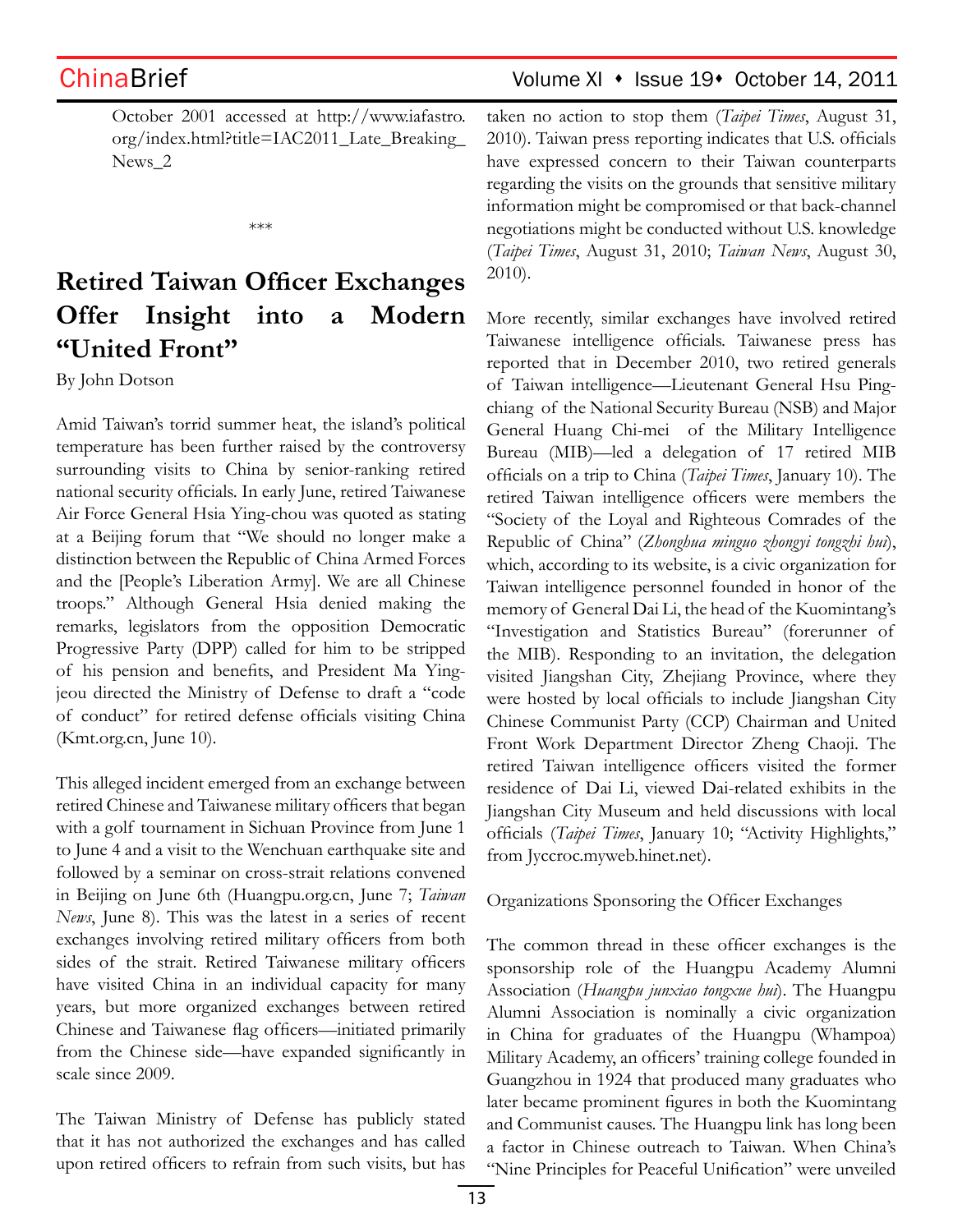| <b>Timeline of Cross-Strait Retired Officers' Exchanges</b>                                                                                  |                                                                                                                                                                                                                                                                                                                                                                                                                                                                                                                                 |  |
|----------------------------------------------------------------------------------------------------------------------------------------------|---------------------------------------------------------------------------------------------------------------------------------------------------------------------------------------------------------------------------------------------------------------------------------------------------------------------------------------------------------------------------------------------------------------------------------------------------------------------------------------------------------------------------------|--|
| Date                                                                                                                                         | Description of the Exchange                                                                                                                                                                                                                                                                                                                                                                                                                                                                                                     |  |
| Summer 2009                                                                                                                                  | Retired Taiwanese generals take a golfing vacation in Guangzhou and Xiamen hosted<br>by PLA counterparts.                                                                                                                                                                                                                                                                                                                                                                                                                       |  |
| November 2009                                                                                                                                | Retired military officer exchanges are proposed by Chinese participants at conferences<br>in Beijing and Taipei.                                                                                                                                                                                                                                                                                                                                                                                                                |  |
| April 2010                                                                                                                                   | Retired General Hsu Li-Nung, former Director of the Taiwan Army's Political Warfare<br>Department, led a delegation of over 20 retired Taiwanese flag officers on a visit to<br>Beijing and Shanghai. The delegation reportedly met with senior Chinese officials,<br>including State Council Taiwan Affairs Office Director Wang Yi, Politburo Standing<br>Committee Member Jia Qinglin and CMC Vice-Chairman General Xu Caihou. General<br>Hsu stated the trip focused on establishing military confidence-building measures. |  |
| <b>May 2010</b>                                                                                                                              | An estimated 50 retired Taiwanese officers and a delegation of 60 retired officers from<br>the PLA attended the "Sun Yat-Sen Huangpu Cross-Strait Friendship Conference" in<br>Taipei.                                                                                                                                                                                                                                                                                                                                          |  |
| <b>May 2010</b>                                                                                                                              | A delegation of retired Taiwanese flag officers traveled to Nanjing for the "Second<br>Cross-Strait Retired Generals Golf Invitational" alongside Chinese counterparts. Xiong<br>Guangkai, the former head of PLA intelligence, reportedly participated.                                                                                                                                                                                                                                                                        |  |
| June 2010                                                                                                                                    | Huangpu Alumni Association Chairman Zhu Jingguang led a delegation from the<br>China to Taiwan.                                                                                                                                                                                                                                                                                                                                                                                                                                 |  |
| August 2010                                                                                                                                  | A delegation of over 20 retired Taiwanese officers travels to a Huangpu Alumni<br>conference held in Nanjing.                                                                                                                                                                                                                                                                                                                                                                                                                   |  |
| September 2010                                                                                                                               | A delegation of 31 members of the Kaoshiung "Central Military Academy Alumni<br>Association" visited Shanghai, Jiangsu and Zhejiang.                                                                                                                                                                                                                                                                                                                                                                                            |  |
| September 2010                                                                                                                               | A delegation of 11 members of Taiwan's "China Huangpu Four Seas Fraternal Society"<br>are hosted on a visit to Liaoning Province.                                                                                                                                                                                                                                                                                                                                                                                               |  |
| April 2011                                                                                                                                   | Four retired Taiwanese generals attended a conference and promotional event in Beijing<br>regarding a new film about the 1927 Northern Expedition.                                                                                                                                                                                                                                                                                                                                                                              |  |
| April 2011                                                                                                                                   | Retired Taiwanese generals from the Taiwan Strategic Studies Association are hosted<br>for meetings in Beijing and a visit to the Confucius Temple in Shandong Province.                                                                                                                                                                                                                                                                                                                                                        |  |
| <b>June 2011</b>                                                                                                                             | Retired Taiwanese generals attended the "Huangpu Spirit Cross-Strait Retired Generals<br>Invitational Golf Tournament" in Sichuan and attended a conference in Beijing.                                                                                                                                                                                                                                                                                                                                                         |  |
| Sources: Lien Ho Pao (Taiwan); The Taiwan Link; China Times (Taiwan); Taipei Times; China Review News<br>Agency; Taiwan News; Huangpu.org.cn |                                                                                                                                                                                                                                                                                                                                                                                                                                                                                                                                 |  |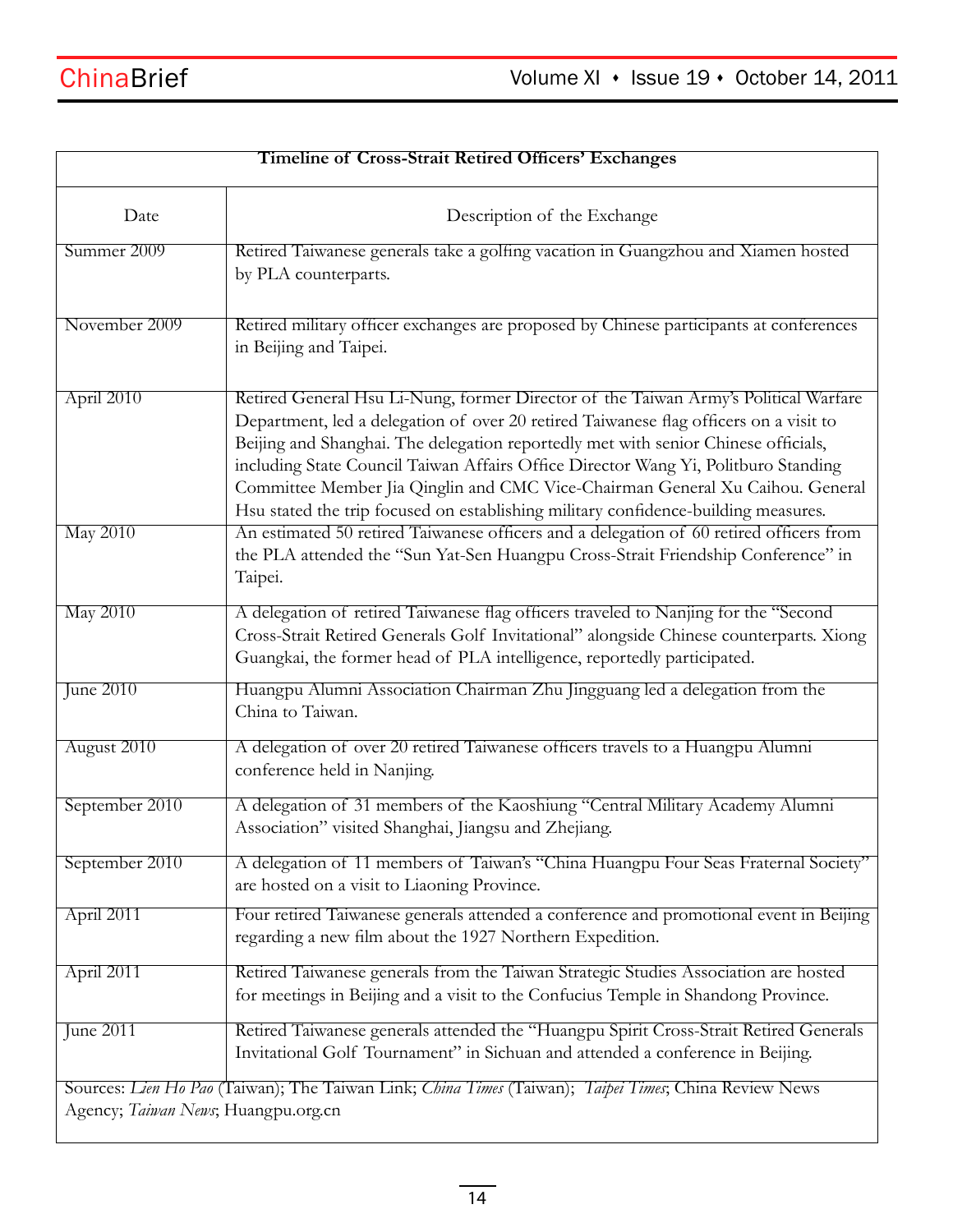in 1981, their leading spokesman was PLA Marshall Ye Jianying, a Huangpu alumnus with many old classmates in Kuomintang uniforms across the Strait.

Although it appears on the surface to be a privately organized, person-to-person initiative, the Taiwan officers' exchange program is actually a project of the CCP's United Front Work Department (UFWD)*.* The Huangpu Alumni Association is a thinly-disguised front organization operated by the UFWD. It is one of several entities identified by name on a United Front Work Department website as organizations managed by the UFWD. At a UFWD-hosted reception in January , UFWD Vice Director You Lantian praised the Alumni Association for its "outstanding achievements in Taiwan work," and expressed confidence that it would "continue to adhere to the policy of the central authorities for Taiwan work... and make new contributions for the peaceful reunification of the Motherland" (Huangpu.org. cn, January 25).

Furthermore, the Huangpu Alumni Association also shares the same contact phone number and address with an organization titled the China Council for the Promotion of Peaceful Unification. The Council describes itself as "a voluntary association of people from all walks of life who support reunification, with an independent legal status," but this is a dubious assertion. The Council's chairman is Jia Qinglin, the CCP Politburo Standing Committee member who is the senior-most official in overall charge of united front activities, and its executive vice-chairman is Du Qinglin, the Director of the United Front Work Department (Xinhua, March 16).

Additionally, a new organization emerged in 2011 as a sponsor of the officer exchanges, which also bears clear fingerprints of the UFWD. The Huangpu Alumni Association and the "Chinese Strategic Culture Promotion Association" co-sponsored the June 2011 conference in Beijing that produced the controversial alleged comments of General Hsia Ying-Chou (*Taiwan News*, June 8). Chinese media has described the latter group as made up of "experts, scholars, organizations and voluntary associations of social activists, together composing a national, non-profit social organization…[which] will put forward insightful counsel and suggestions to the central leadership and relevant government agencies." Despite this depiction of the group as a civil society organization,

## ChinaBrief ChinaBrief Volume XI • Issue 19• October 14, 2011

it is also headed by senior CCP officials. The group's executive vice-chairman is PLA Major General Luo Yuan of the Chinese Academy of Military Science and its president is Zheng Wantong, deputy chairman of the UFWD-controlled Chinese People's Political Consultative Conference (CPPCC) and former UFWD deputy director (Zhongguo Taiwan Wang, January 5; China Vitae).

In addition to the UFWD's role in operating these organizations, the UFWD also has taken a more overt role in the Taiwan officer exchanges. Officials from the central UFWD and many of its regional branches have been involved as coordinators and hosts for sponsored trips of retired Taiwan officers throughout China. In one example, a visiting delegation of retired Taiwan officers traveling in northeast China in September 2010 was hosted by UFWD officials in each of five different cities that they visited (Haungpu.org.cn, September 9, 2010).

The Role of the CCP United Front Work Department

Inside China, the United Front Work Department (UFWD, *tongyi zhanxian gongzuo bu*) is the leading CCP organ for relations with groups outside the Communist Party. It operates state-controlled "mass organizations" such as the All-China Federation of Labor Unions and officially-sanctioned religious organizations. It also provides nominal "consultation" on government policy to selected groups via stage-managed fora, such as the Chinese People's Political Consultative Conference. In territories beyond Beijing's control, the "united front tactics" of the organization seek to identify and win over influential people or civic groups to support the goals of the CCP and to "carry out [Chinese] foreign policy with nongovernmental (noncommunist) organizations… [it conducts] covert action by attempting to influence organizations in other countries in support of Chinese foreign policy objectives" (*The Standard* [Hong Kong], July 12, 2010) [1].

In pursuit of this, the UFWD takes a leading role in efforts to influence opinion in ethnic Chinese communities, to include self-described "worldwide united front propaganda work," and coordinating "struggle against the activities of… hostile forces who seek to divide the motherland." Historically, the UFWD also engaged in clandestine foreign intelligence work, propaganda and influence operations against Taiwan, including efforts to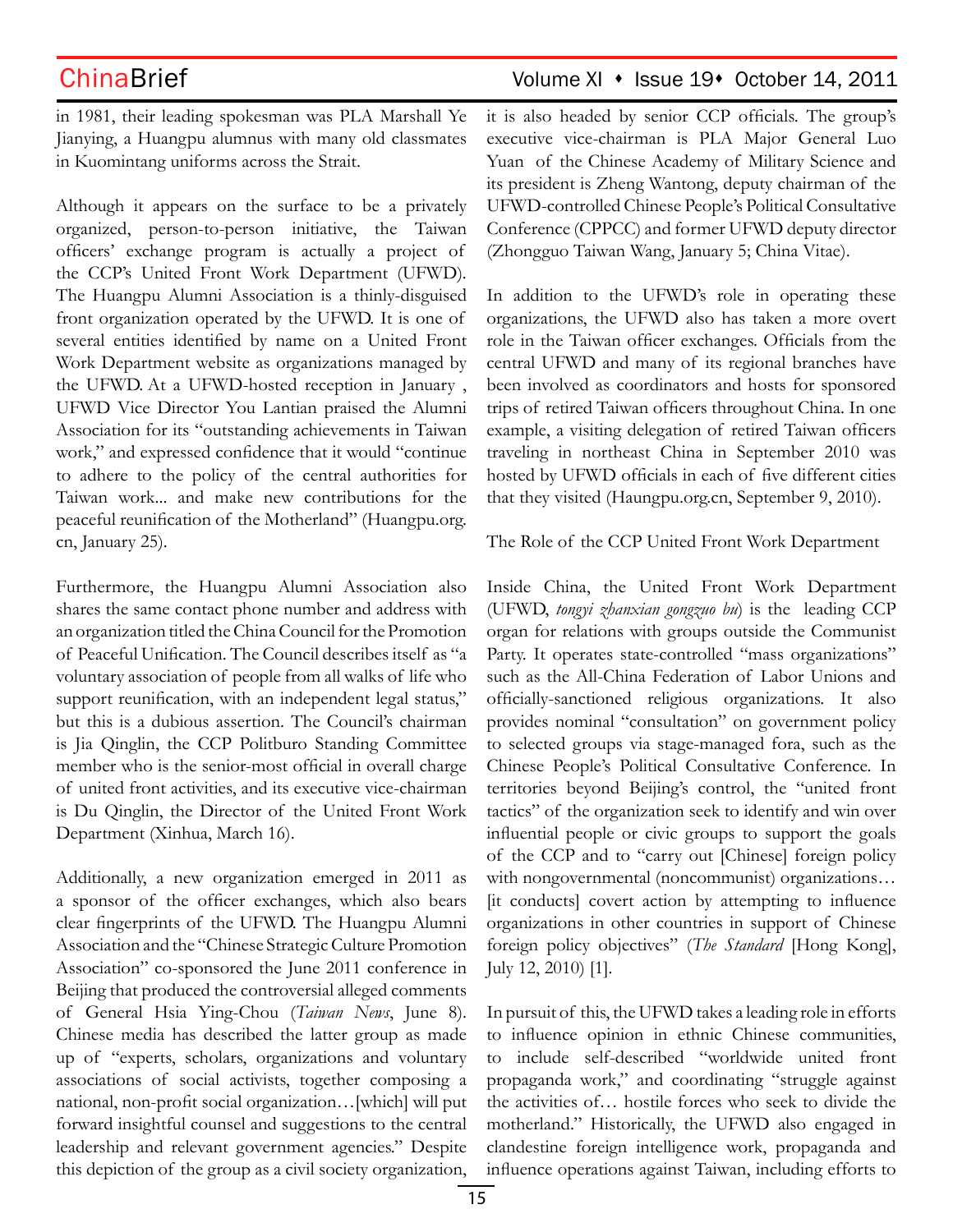ChinaBrief Volume XI · Issue 19 · October 14, 2011

seed its personnel into Taiwanese society at the beginning of the cross-Strait intelligence contest.[2]. A UFWD website hints obliquely at this role , stating the CCP's designated tasks are to "Understand the situation, have a grasp of policy, adjust relationships and arrange for what is possible."

Effects and Future Prospects of the Exchanges

The role of the UFWD in organizing the exchanges of retired Taiwanese military and intelligence personnel makes it clear that there is more going on than simple reminiscing over friendly games of golf. Chinese officials hope to use the exchanges to achieve a two-track set of goals. The first is to influence opinion in Taiwan's elite circles of national security policy-making in favor of closer relations—and eventual reunification—with China. This facet of the program has been explicitly acknowledged by CCP officials. Jia Qinglin's work report for the 2011 session of the CPPCC hailed "the [Huangpu] spirit as a bridge and link to increase the solidarity of Chinese sons and daughters and use cultural exchanges to cultivate in Taiwan compatriots the sense of being a part of the Chinese nation" (*China Daily*, March 3).

Retired security officials of mainlander heritage represent the constituency in Taiwan most likely to support reunification and could serve as willing conduits for CCP propaganda messages intended to manipulate public perceptions in Taiwan. However, this latter concern is tempered by the fact that the exchanges have thus far shown little impact on government policy and by the fact that younger national security officials in Taiwan may have very different outlooks from the aging mainlander officers who are the primary participants in the exchanges (*Asia Times*, May 3).

The second major goal behind the exchanges is almost certainly an effort to glean information of intelligence value and some commentators in Taiwan have expressed serious concerns about the exchanges on the grounds that sensitive national security information could be exposed (*Taipei Times*, January 10). Such concerns can only have been increased by the July 2011 conviction of Taiwanese Major General Lo Hsien-Che for spying for Beijing (*China Times* [Taiwan], February 9; *Taipei Times*, February 10).Although no longer in active service, retired generals and intelligence officials represent a highly valuable

source of potential information for Chinese intelligence collectors—to include factors such as command and control relationships, contingency planning, the status of unit readiness and the personalities of senior officials whether gained through direct recruitment, or more subtly through targeted elicitation.

These exchanges provide an illuminating look at some of the methods by which the CCP conducts intelligence collection and perception management operations directed at Taiwan, as well as its employment of front organizations that masquerade as civil society groups. It also reveals China's efforts to cultivate selected political or economic elites to shape foreign perceptions. Regardless of the extent to which these efforts may or may not succeed in advancing the political goals of the CCP, the CCP United Front Work Department will almost certainly continue to expand its active outreach to retired Taiwan security officials. It will be up to Taiwan's democratic process to decide where to draw the line between individual rights of expression and travel in a free society and the national security restrictions required to maintain those same freedoms.

*John Dotson is the Research Coordinator on the staff of the Congressionally-chartered U.S.-China Economic and Security Review Commission. He is as also an officer in the U.S. Navy Reserve and in this capacity serves as a faculty member of the National Intelligence University. The analysis and views expressed in this article are entirely his own and are not intended to represent those of any federal agency.*

Notes:

- 1. Nicholas Eftimiades, Chinese Intelligence Organizations, Annapolis, MD: Naval Institute Press, 1994, p. 109. The term "consultation" (*xieshang*) is the one used most frequently in UFWD sources to refer to its work on government policy with non-CCP groups: "Zhuyao Zhineng" (Major Functions), The United Front Work Department, http://www.zytzb.cn/09/introduce/200910/ t20091010\_577660.html.
- 2. David Shambaugh, "China's Propaganda System: Institutions, Processes and Efficacy," *The China Journal*, No. 57, January 2007; "Zhuyao Zhineng" (Major Functions), United Front Work Department Website;; Andrew Nathan